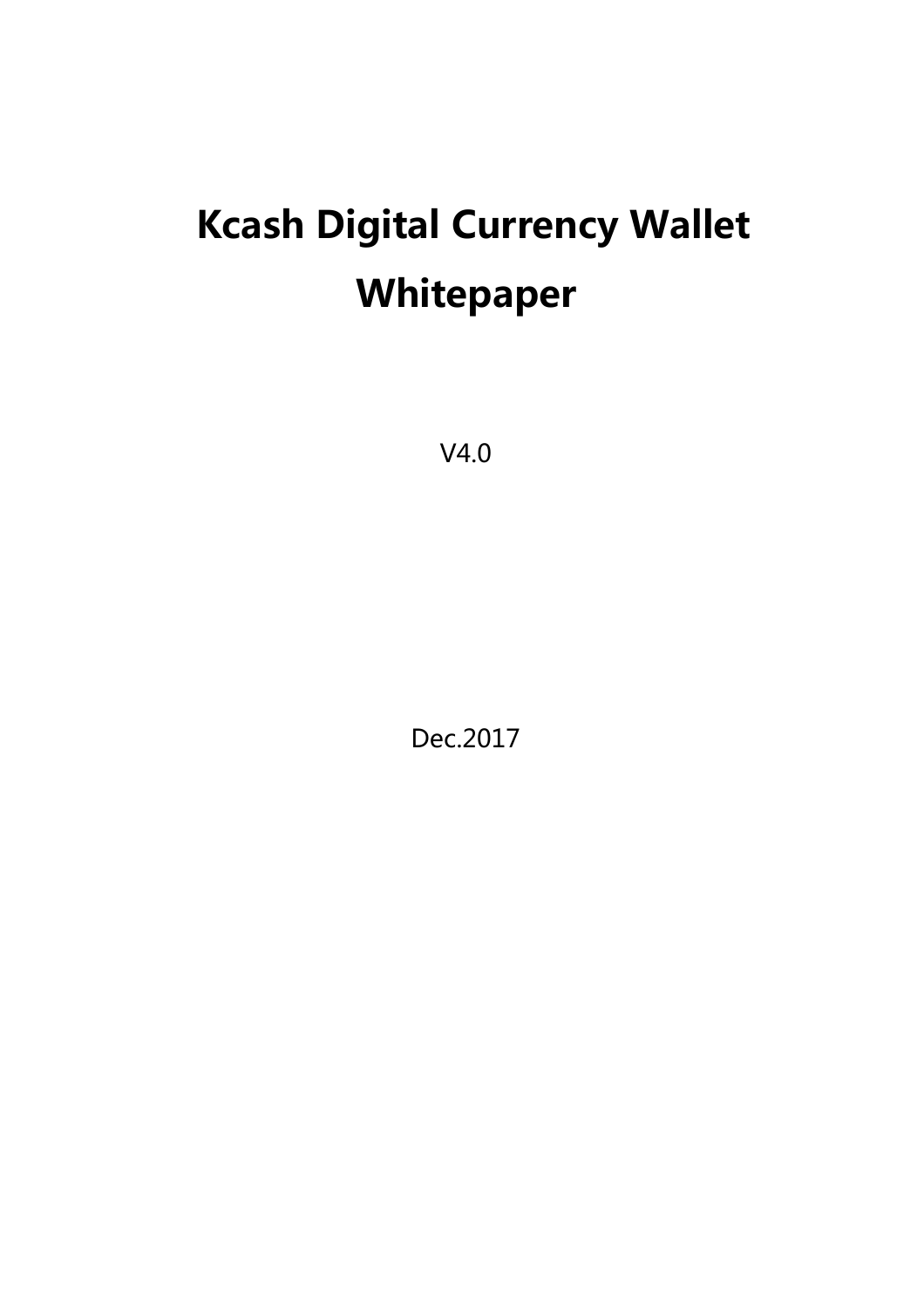## Catalogue

| 2.3 MISSION AND VISION <b>CONSUMING THE SET OF STATE OF A SET OF A SET OF STATE</b> 7      |  |
|--------------------------------------------------------------------------------------------|--|
|                                                                                            |  |
|                                                                                            |  |
|                                                                                            |  |
| 3.3 KCASH AND KCHAIN PLATFORM <b>With the CONSTRANT OF STATE AND KCASH</b>                 |  |
|                                                                                            |  |
|                                                                                            |  |
|                                                                                            |  |
|                                                                                            |  |
|                                                                                            |  |
|                                                                                            |  |
| 4.4 NOBLOCK TECHNICAL ENGINE <b>CONSUMING THE CONSUMING THE CONSUMING TECHNICAL</b> ENGINE |  |
|                                                                                            |  |
|                                                                                            |  |
|                                                                                            |  |
|                                                                                            |  |
|                                                                                            |  |
|                                                                                            |  |
|                                                                                            |  |
|                                                                                            |  |
|                                                                                            |  |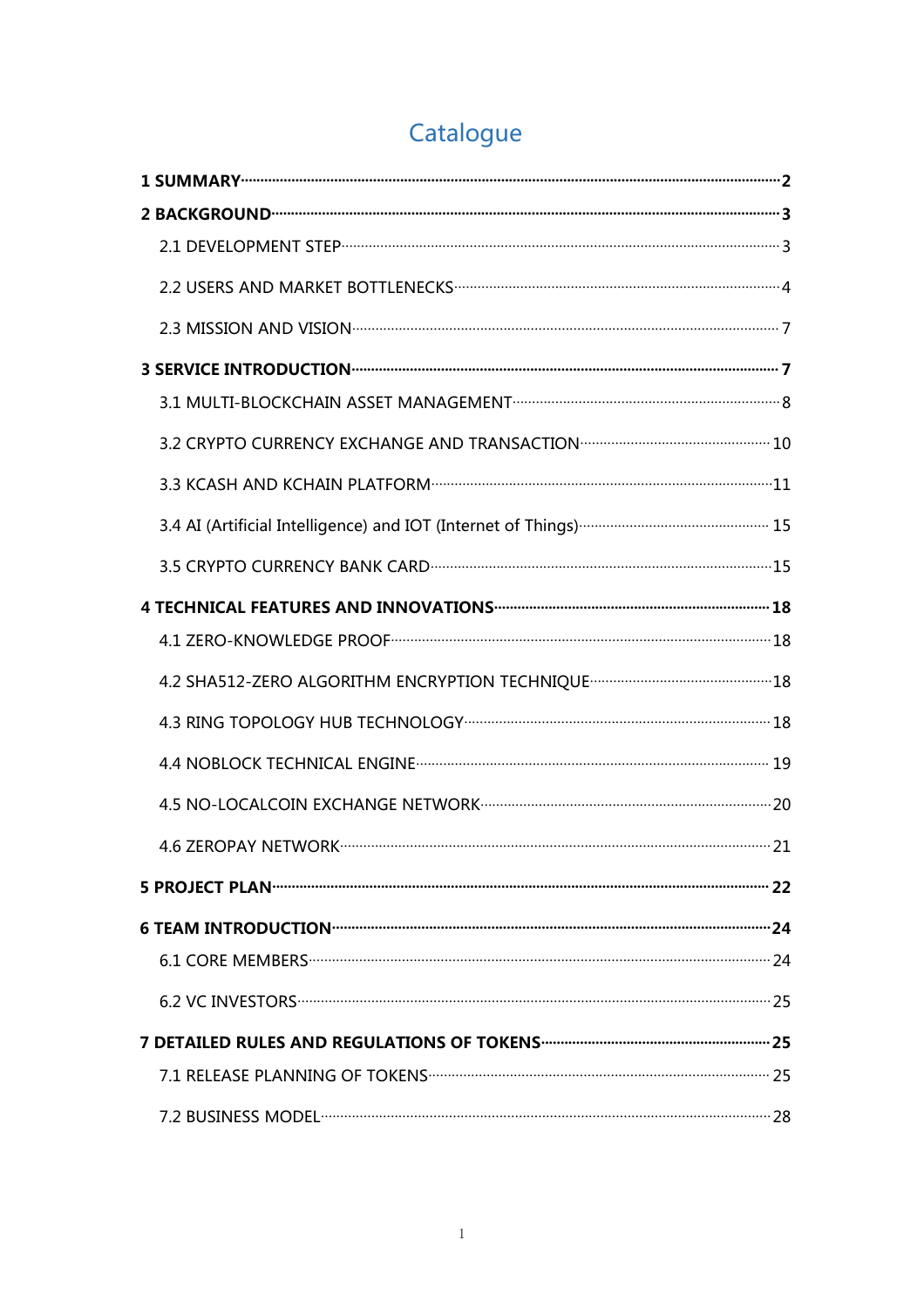## <span id="page-2-0"></span>**1. Summary**

Kcash, the crypto currency wallet, facilitating the transaction and consumption of digital currency in real world, aimed at resolving the inconvenience of managing a variety of crypto currency, multifarious trading process and the problem of insufficient application scenario. Kcash provides a powerful infrastructure for cryptocurrency development which also promotes the application and evolution of the cryptocurrency industry.

Kcash provides a security and swift, decentralized one-stop solution when supporting various blockchain asset management. Users are able to store, manage and exchange BTS, ETH and some other mainstream crypto currency with integrated management, in which way can totally self-control personal crypto currency and make the application and management of crypto currency more flexible and agile.

Kcash has a high-performance block chain (Kchain), which supports Turing-complete smart contracts. The main chain of Kchain is a non-Turing complete smart contract, which provides safe financial services for digital assets and avoids the great security risks brought about by Turing-complete smart contracts. Kchain also has a one-click side chain, side chain supports Turing-complete smart contract, Kchain provides proprietary cross-chain and cross-contract technology that links the main chain and the side chain. Both the contractual assets on Kchain and the assets that is not on Kchain can be transferred and exchanged through the cross-chain and cross-contract technology of Kcash. Kchain is a block chain that was designed for issue, exchange, value transfer of digital currency and other financial features, at the same time it has the side chain function to configure and generate Turing-complete by one-click, allows enterprises to concentrate on their business logic, and don't have to worry about the security of the digital assets and high cost and difficult research and development of block chain. Based on Kchain, Kcash platform provides distributed computing power and distributed data interface for digital assets on Kchain, which greatly enriches the practicability of block chain.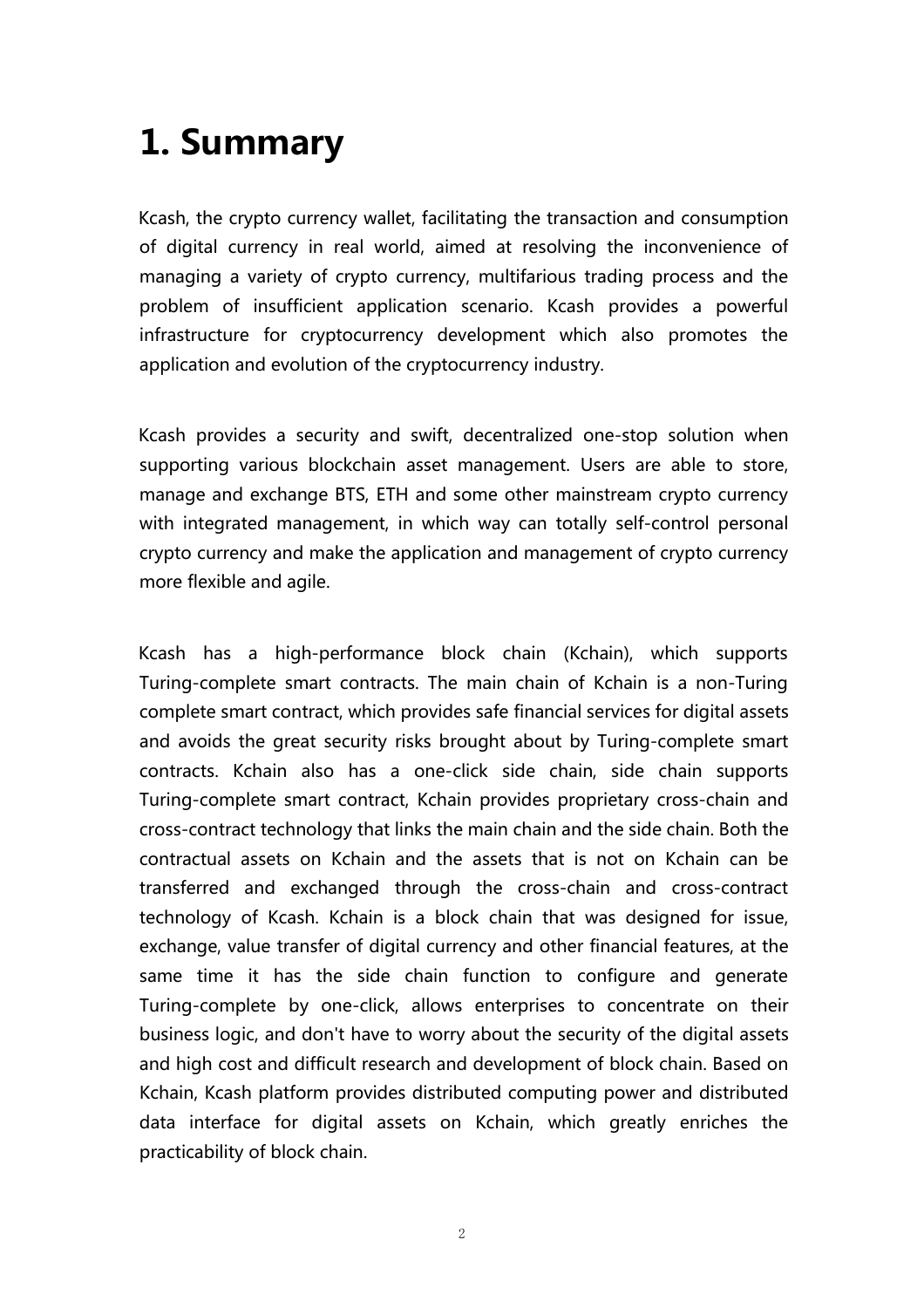Furthermore, Kcash has already cooperated with Visa, Master and other international banks and card issuers to jointly issue crypto currency cards. Users can apply for virtual or physical bank cards through Kcash online, you are able to use the cards for online and offline consumption of goods and services and have access to ATM withdrawal in the tens of millions of bank cards network around the world as long as you recharge bank card with any digital currency, in this way, the application scenarios of crypto currency has been greatly extended. With the Kcash card, any digital currency has a bridge to the real world, it is no longer an unusable asset.

With the sustainable development of blockchain technology and crypto currency market, as one of the basic application, Kcash will provide significant support for more new projects, to assistant the management as well as circulation of blockchain assets, and make efforts to improve the ecological efficiency and promoting crypto currency market prosperity.

## <span id="page-3-0"></span>**2. Background**

## <span id="page-3-1"></span>**2.1 Development Step of digital currency**

In 2008, Mr. Satoshi published the paper titled "bitcoins: A Peer to Peer Electronic Cash System" in Bitcoin BBS, very firstly put forward the concept of blockchain, and thus build the technology foundation of transaction information encryption transmission and BTH network. Since the establishment of the Bitcoin crypto currency platform in 2009, the Bitcoin system has been in stable operation and automatically realized the process from distribution to transaction circulation. At the same time, the blockchain, as the basic support technology, has been gradually independently applied to more scenarios, which has created a variety of crypto currencies based on this concept, such as the Lite coin, Doge coin, Riple, etc.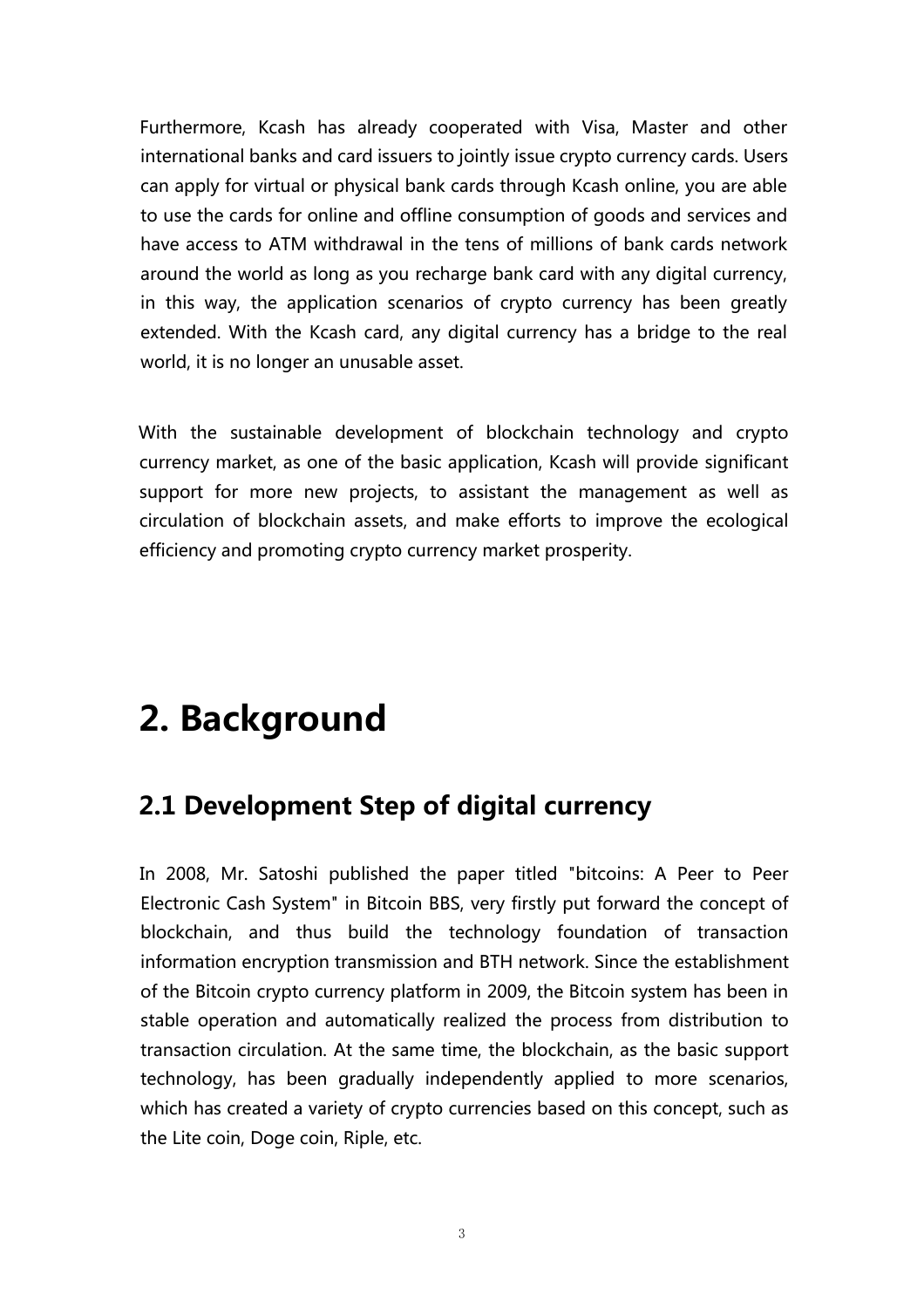In 2015, as the popularization of the concept of intelligence contract platform derived from Ethereum open source project, it has realized the registration and transfer of various types of assets and contract, facilitated the issuance · and circulation of crypto currency, and greatly enriched the crypto currency type. In particular, from the beginning of 2017, through the way of ICO, various generations of tokens have emerged, bringing a new round of prosperity in the crypto currency market. So far, there are nearly 1,000 crypto currency types in Coinmarketcap, with a total value of more than \$300 billion.

#### <span id="page-4-0"></span>**2.2 Users and Market Bottleneck**

#### **Inconvenience of Crypto Currency Management**

There is a strong demand for a perfect solution for the storage and management of crypto currency, although crypto currency market is keep growing rapidly, how to safely backup crypto currency wallet key or private address key is one of the biggest barrier for users. The management of different asset allocation and diversification has been more complicated with the emergence of more and more crypto currency categories, as for the difficulties, one the existing strategy is to install different decentralized wallet separately for different type of crypto currency; or you can put it in a centralized wallet or exchange and authorized the central agency to manage it. The former one brings great inconvenience to users' operation and management, and the latter has certain security risks, if the central agency is attacked or the bankrupt coursed by poor operation. Thus how to balance security and convenience is the core direction for all the service providers working on.

#### **High Thresholds for Trading and Exchange**

The current way of transaction and exchange for crypto currency mainly depends on exchanges, which is a high threshold for non-professional users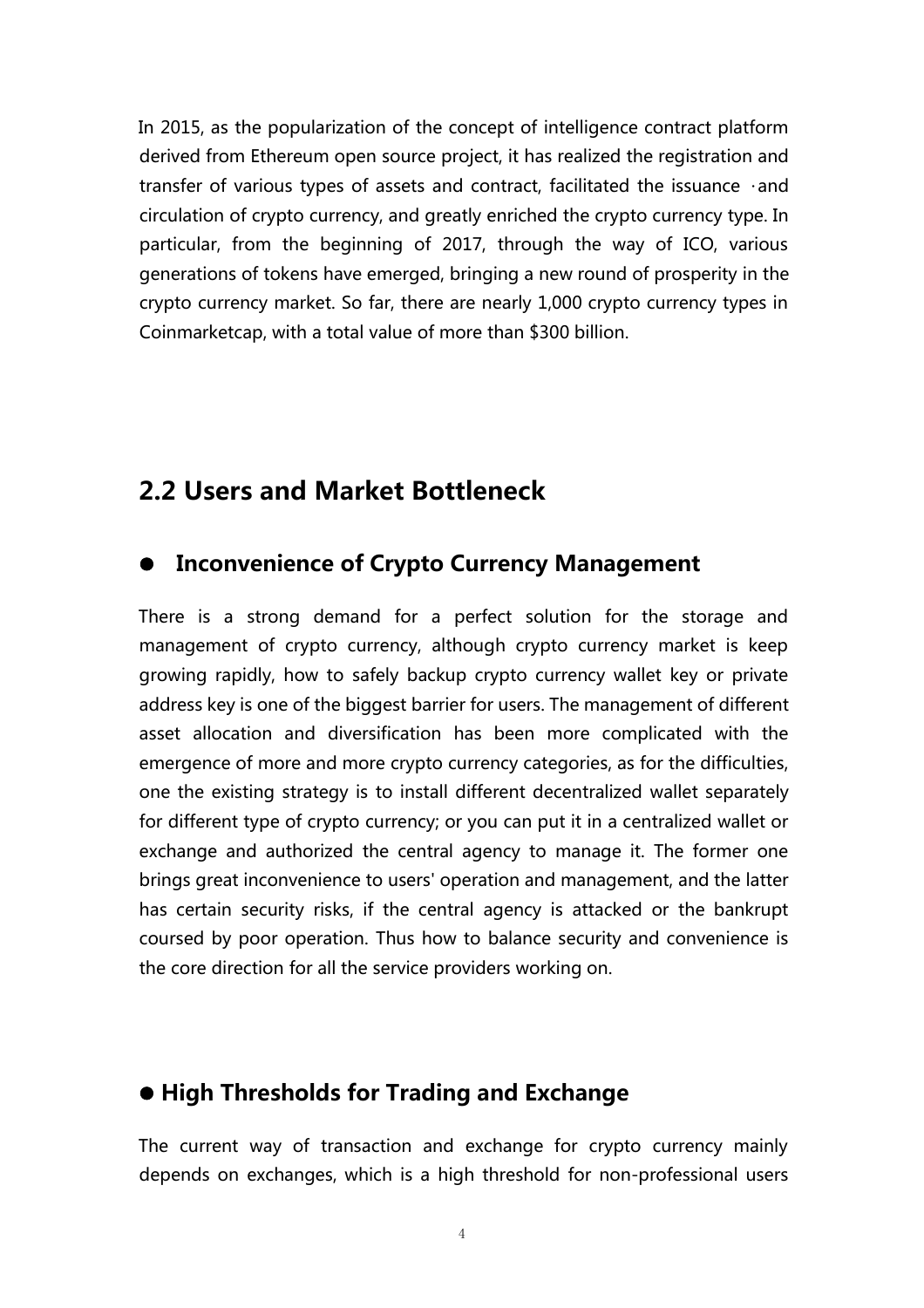because of the strict real-name authentication in register process. The transaction of digital currency requires users to learn the relevant processes and operational steps, and there are usually limits to recharge and withdrawal. The exchange between digital currencies requires the use of a digital currency to convert to a legal currency and another for a digital currency.

Another way is realized in the off-market crypto currency trading platform supplied by the facilitator like LocalBitcoins, users who have the demand to buy and sell declare their respective quotations in the platform , and they do one-on-one transaction as long as the price is acceptable for each other, just like shopping on the C2C online mart such as Ebay. But the downside is, the crypto currency has to be hosted on a thirdparty platform in order to ensure counterparties do not breach of contract, which increases the risk of theft or loss of assets.

#### **Shortfall in performance and unreasonable design of**

#### **Block chain**

The large fork of Bitcoin took place for the first time in August, 2018, and BCH was produced, and in the following months, the bitcoin network continued to be forked. Because of the DAO event, hard fork of Ethereum network happened, ETC and ETH was produced, what's the reason?

1. The performance of Bitcoin is seriously insufficient, and BCH made a hard fork of Bitcoin in the name of the expansion of bitcoin.

2. With concentration of computing power, the system should be decentralized is controlled by one side, and the blockchain network will be arbitrarily manipulated, which violates the original intention of decentralization of blockchain.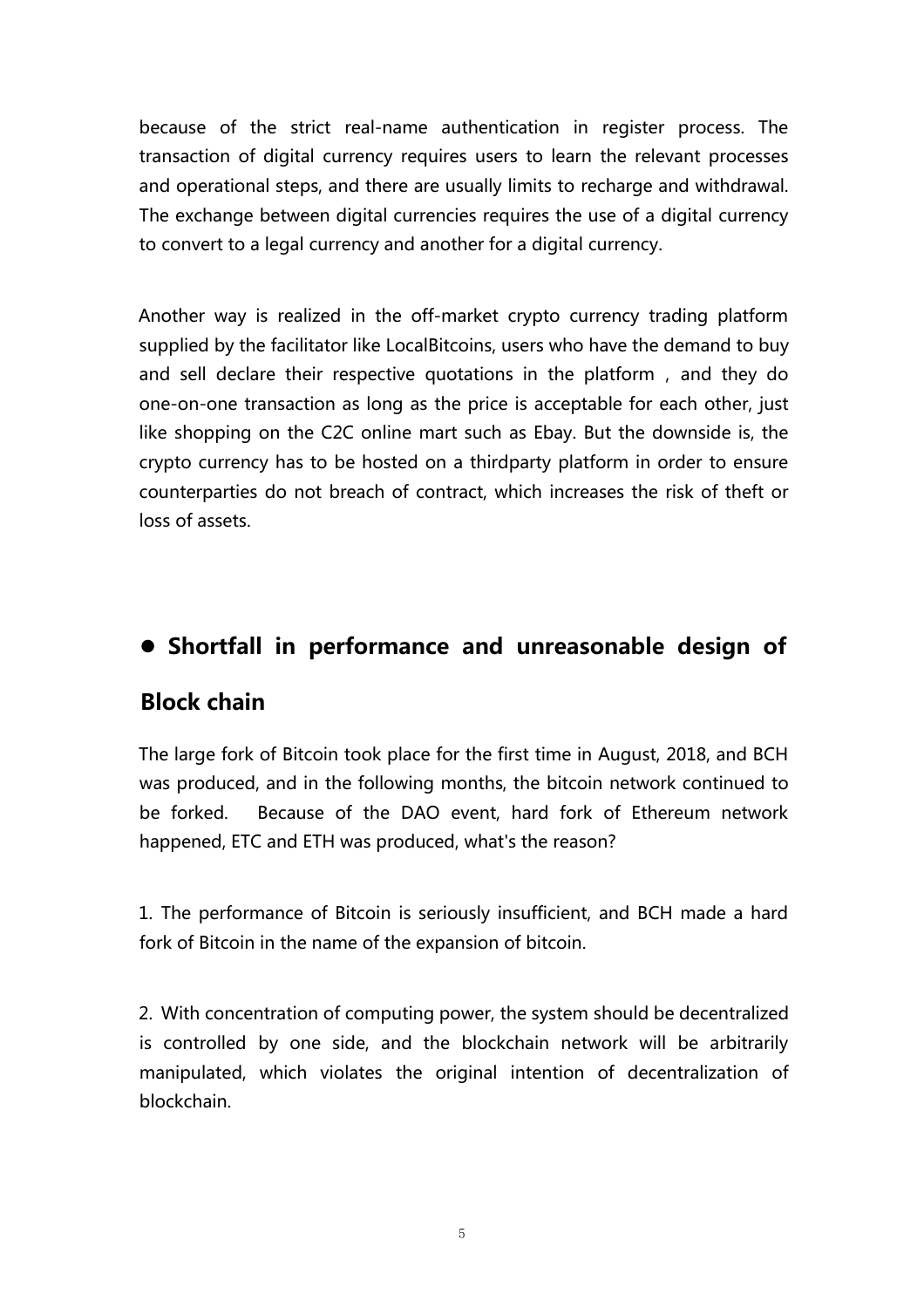3. The smart contract of Ethereum is a great progress in block chain, but there is a huge problem with this design concept, which is that the financial logic and business logic are coupled together. It is not hard to imagine what a bad design it would be to write Facebook's chat data in a bank database.

So when the storage capacity of Bitcoin network is not enough and there are bugs in the smart contract of Ethereum, the entire financial system needs fork to keep working. This is a disaster for a system that contains over hundreds of billions of dollars.

#### **High development cost, high waste ofcomputing power,**

#### **difficult to connect with the real world**

With the development of block chain technology, enterprises in various industries will use block chain technology in the future, but the high cost of block chain development creates a barrier for most enterprises. With the mining mechanism of POW, due to the fierce competition, the hardware required is constantly updated, this proves to be extremely wasteful as the redundant hardware is simply discarded as garbage. And POS mechanism cannot have the decentralization advantage of POW. It is hard to know data of real social for blockchain technology itself, such as air temperature, share price, weather and so on. Some miners can provide some common data, but due to the complexity of real world data types, miners cannot provide the data enterprises want, and if enterprises provide these data, it can't realize the characteristics of decentralization, it is difficult to convince people, this will result in the difficulty of connection between block and real world.

#### **Lack of Application Scenario**

More extensive application scenario is required in order to support longer-term development in crypto currency area. At present with the deepening of the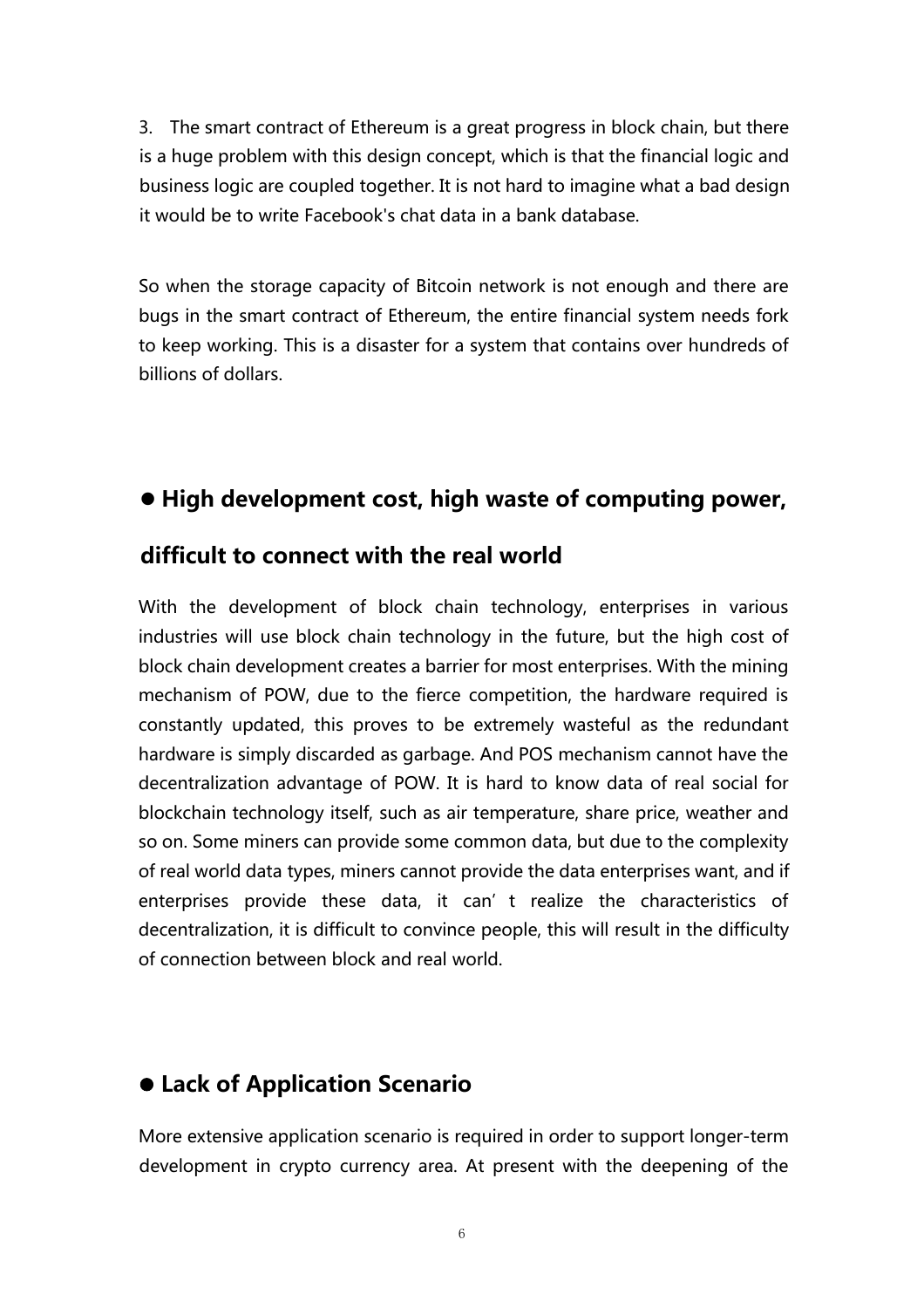research in blockchain field, especially for the exploration of intelligent contract direction, some product solutions have gradually combined with the real world economy to seek win-win cooperation. But it still not has been adopted in large-scale use till now, and there are only a handful of services for clients. Any of the crypto currency including the Bitcoin, Ethernet, and any other token issued on the intelligent contract platform can increase the value of itself, only by way of interacting more with the physical world, which can further promote crypto currency market prosperity and efficiency in the physical world.

#### <span id="page-7-0"></span>**2.3 Mission and Vision**

Kcash is devoted to provide the public a safe, swift and efficient crypto asset management tool. We aim to enable everybody anywhere at any time conveniently use their digital assets, provide rich blockchain technology and cryptocurrency application scenarios as well as promote our services to business progression and social development by bridging the gap between cryptocurrency and the real world.

## <span id="page-7-1"></span>**3. Service Introduction**

Kcash is the future Alipay, and the main service carrier is composed of the Kchain blockchain, wallet APP and digital currency debit card. Through products and services of Kcash platform, it provides enterprises with services to deploy high-efficiency solution of block chain at express speed. And Kcash is basically one of the cryptocurrency wallet, which realized the transaction and consumption of crypto currency in real world, and its main service carrier is the wallet APP and the crypto currency card. Kcash provides a one-stop management of Bitcoins, Ethernet and any other token, making the transaction and exchange more security and swift, binding digital assets to the bank cards,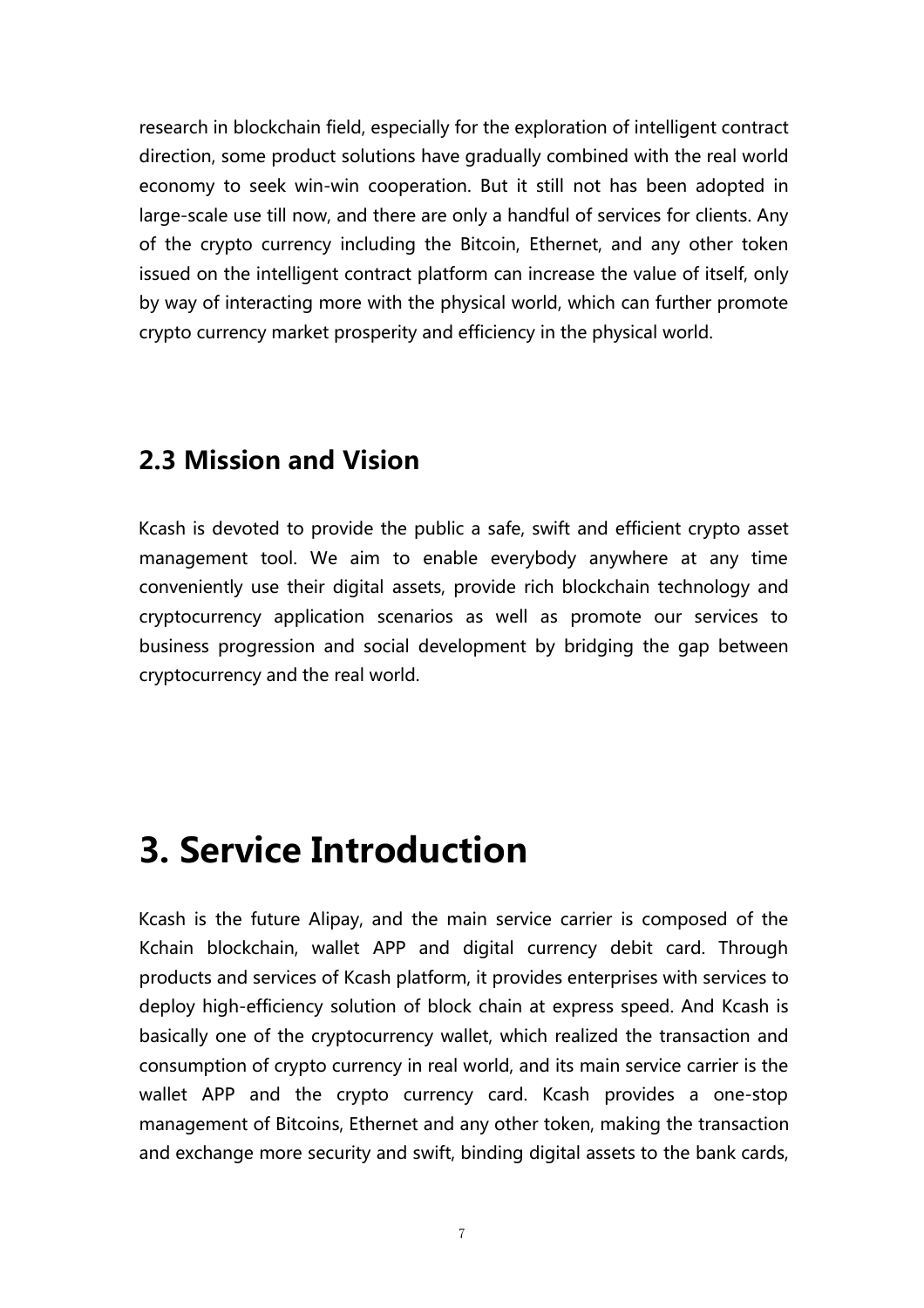which realize the seamless connection between digital currency and the physical world. And Kcash enables your cryptocurrency to be used in various transaction consumption scenarios and activates your digital assets authentically.

In accordance with the existing laws and policies of all countries, Kcash is based on the global market, cooperating with payment agencies and issuers to provide public users with the legal and secure products and services.

#### <span id="page-8-0"></span>**3.1 Multi-Blockchain Asset Management**

Kcash wallet APP provides users with the unified management of multiblockchain assets, which has the following characteristics:

#### **One-Stop Management Service**

A variety of digital currency can be unified managed and stored by Kcash wallet APP, including the Bitcoins, ETH and some other mainstream assets, as well as the standard protocols of intelligent contract platform like Ethereum and Achain, which brought a rapid increase in the generation of tokens based on different platforms. On one hand, it reduce the user management burden, on the other hand, it also provides the wallet service support for new ICO projects, so that the project team can be more focused on the core services.

#### **Decentralized Service**

Kcash adheres to the core principles of blockchain, to provide users with decentralized crypto currency storage solution, the wallet keys and all the private key information of various crypto currency stored into the user's local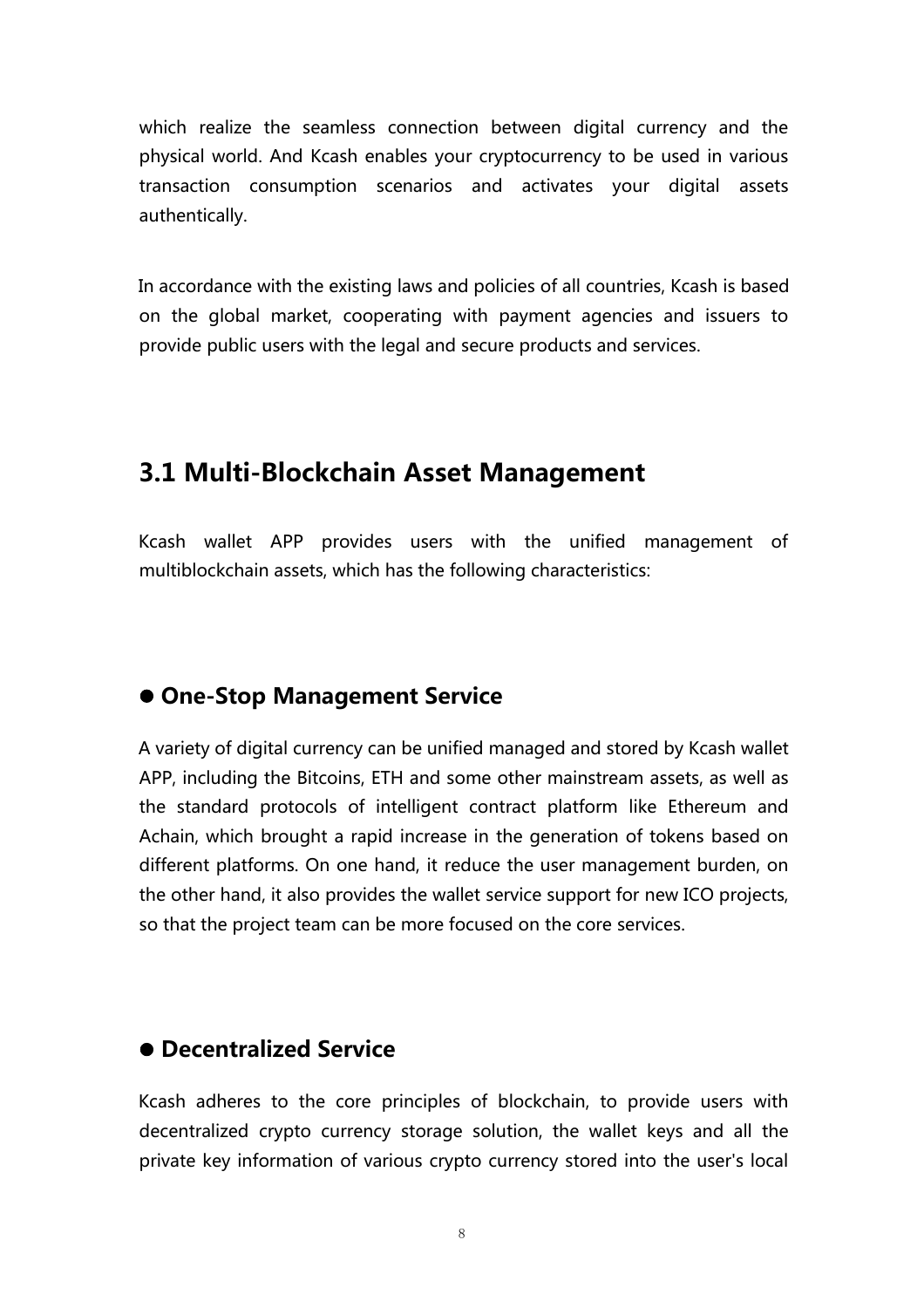system. Besides that, Kcash provides a convenient key backup solution - users only need to backup for once, write down 12 words, and save them to a safe place. Even if there is an increase in the number of crypto currencies in future, all categories of digital currency assets can be restored with the backup of the above 12 words.

#### **Multiple Security Assurance**

Kcash make users completely control their wallet keys, and also provide multiple signature technology guarantee and two-step-authorization verification for different scale of digital asset management, users can choose any of the verification method like phone code, fingerprints or other biometrics when doing transfer trading, thus to comprehensively guarantee the security of crypto currency assets.

#### **Multilingual support**

The Kcash wallet APP is to support multiple languages in mainstream crypto currency markets such as Chinese, English, Japanese and Korean, clearing the language barrier for a world-class wallet application.

## <span id="page-9-0"></span>**3.2 Crypto Currency Exchange and Transaction**

The Kcash wallet APP supplies simple, swift and safe exchange and trading service for users by the original NO-LOCALCOIN exchange network and connecting with the exchanges'API.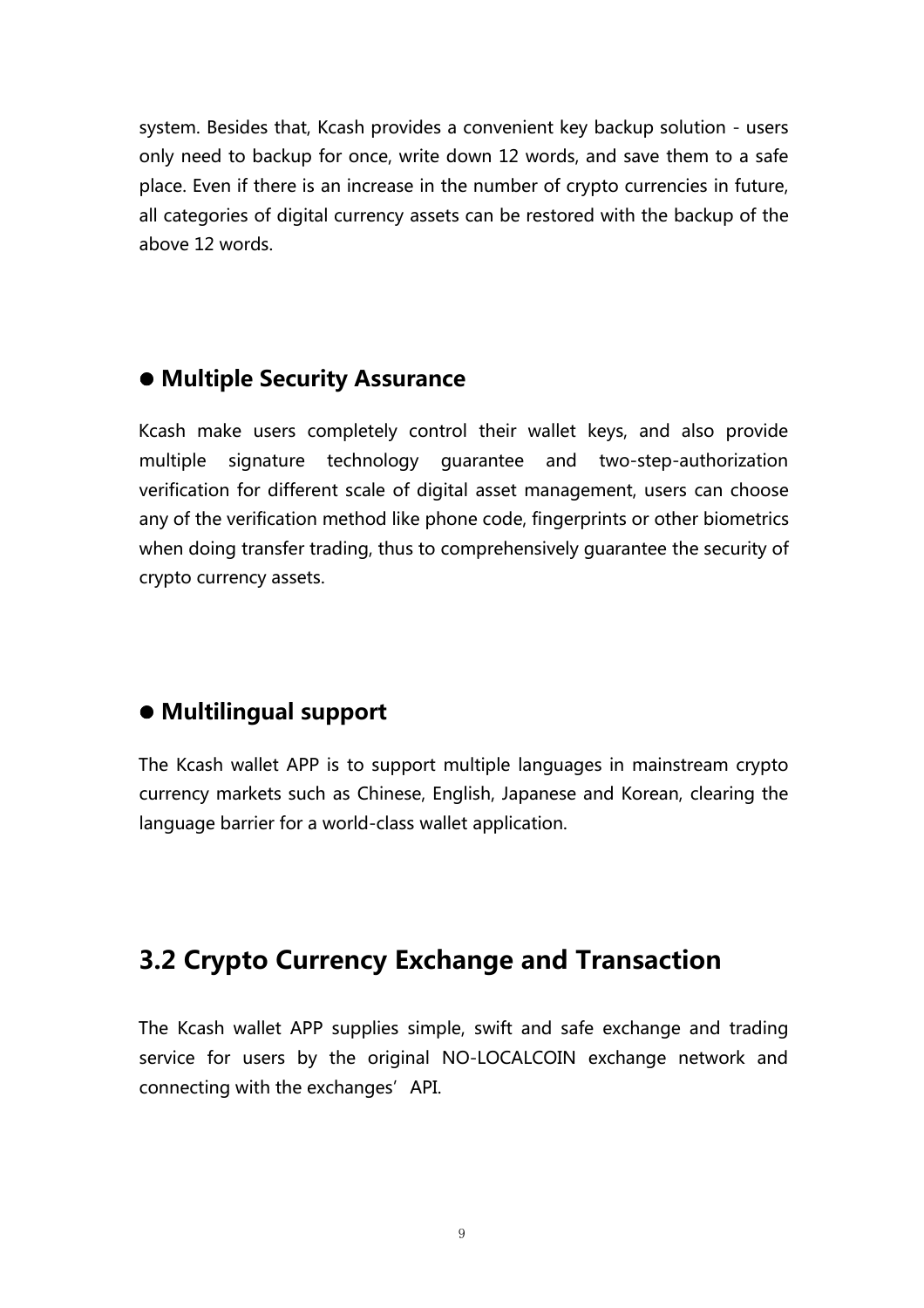#### **Risk-Free Currency Exchange**

Kcash develops the NO-LOCALCOIN exchange network based on the Kchain platform, realizing the risk-free digital currency exchange service through intelligent contracts and cross-chain gateway technology (For details, see description of technical feature). Users exchange the crypto currencies via Kcash, and the whole trading process will be monitored and performed by the intelligent contract mechanism created by the platform or the third-party agency, which avoids the risk of default by the parties involved in the transaction process. Compared with the centralized platform service, the intelligent contract avoids the loss incurred from subjective default risk or objective attack of the platform. Even for the tokens issued by the new ICO project, it can do risk-free exchange through the wallet service as long as Kcash wallet is supported. On Kchain, there is standardized exchange service of all kinds of digital assets, and various digital assets are freely convertible.

#### **Simple and Swift Transaction**

There will be a certain entry threshold and learning cost to buy and sell digital currency through exchanges. Kcash provides users with the optimal market prices and simple operation experience by connecting with the exchanges' API, to be specific, Kcash simply shows the users buying and selling rate by optimizing selection mechanism, and users only need to input the number to complete the transaction like on ecommerce platform.

#### **Simple Deposit Tool**

Kcash provides users with credit card consumption channels and iPOS by cooperating with payment service providers. Users only need to initiate a purchase transaction in the Kcash wallet APP, connect iPOS via the Kcash APP, swipe VISA card to complete the trading of buying \$100 Bitcoin. Kcash backend system transfers \$100 to the exchanges' account through the exchanges' API,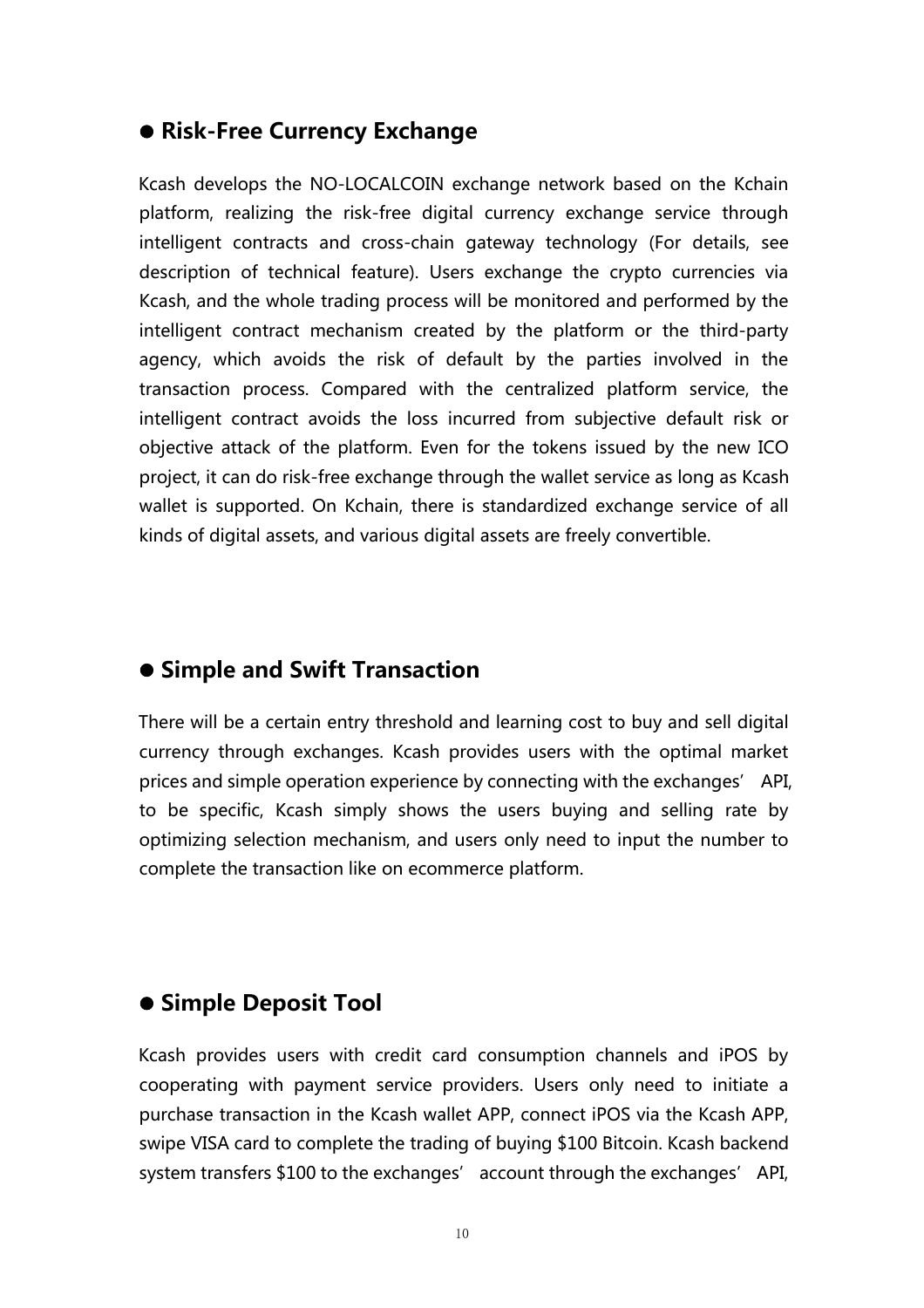and then transfers it back to the user's wallet after the exchanges completes its purchase of Bitcoin. The whole process is as simple as the offline credit-card consumption.



## <span id="page-11-0"></span>**3.3 Kcash and Kchain platform**

Main chain of Kchain is non-turing-complete smart contract, it is designed to provide digital assets with transfer, exchange, trade and other professional financial services. Similar to block chain network of Bitcoin, Kchain has generated a lot of financial smart contracts in advance. On the main chain, it can't release smart contracts optionally, in this way the security problem of digital assets is completely solved. The main chain of Kchain focuses on the financial functions of digital assets rather than complex business logic. The advantages of this design are security and high performance without redundant data.

In the design concept of Kchain, digital assets and business logic are separated. In the main chain of Kchain, only digital assets themselves can complete the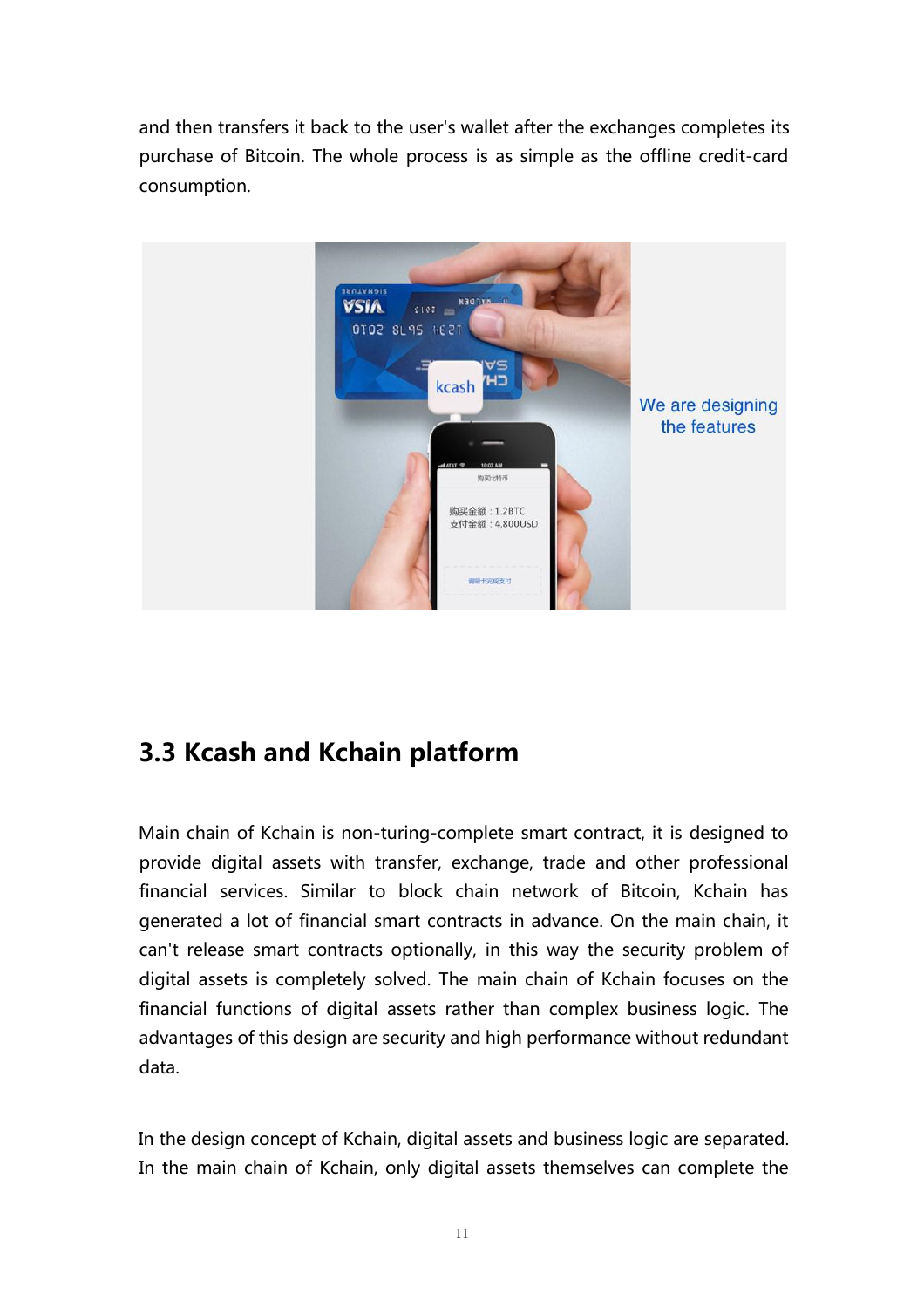financial functions of digital assets. If the digital assets require some decentralized data or mining services, in the digital assets on main chain of Kchain, it can generate a corresponding performance function that is configured in the contract. At the same time on Kcash platform, it can generate algorithm to provide the data or mine, and deposite commensurate Kcash tokens, and release them on Kcash platform together. In this way, there will be a lot of decentralized users of Kcash APP (mobile phone or PC) and they can run this data program or mining program in order to provide data or mining service for the digital assets to earn Kcash and the corresponding digital assets. For example, the digital asset of a contract is to provide insurance service for crops, when the rainfall index is under a certain numerical value for several months, certain digital assets will be returned to insurance user. In this case, smart contract need to know the daily rainfall index, if the index is provided by the official, there will be risk of official fraud and hacking, this means the index data can't be trusted. But the official can configure corresponding performance function in the smart contract, at the same time publish acquisition algorithm on Kcash platform and deposit a certain amount of Kcash tokens. Users of Kcash on platform find that running the program can earn Kcash tokens and the digital assets of the contract, they will provide the digital asset with decentralized data services. At the same time, the program can also provide users with the function of the mining. As long as applications released by official have this function, users can also get some of the digital assets. When it runs for some time, users find even if the official does not provide additional Kcash tokens, because of the data and mining services, they can also obtain the official digital assets, and revenue is good, they will continue to provide service for the asset. For the official, they can obtain decentralized computing power, data and mining service by paying some cost with ease. For users, they can obtain data and good income of mining. Of course, the users need to deposit some Kcash as margin to promise not to provide false data. If the system detects that the user is cheating, it will withdraw income of user and confiscate the deposit of user. This form of mining is called contractual mining. As we all know, when some new digital asset projects are released, the depth of the buying and selling is often not enough. So when the user needs to consume digital assets equivalent to \$1, he has to spend extra digital assets. But with our contractual mining of Kcash platform, item side can provide mining process, a exchange service between the project's digital assets and Kcash tokens for the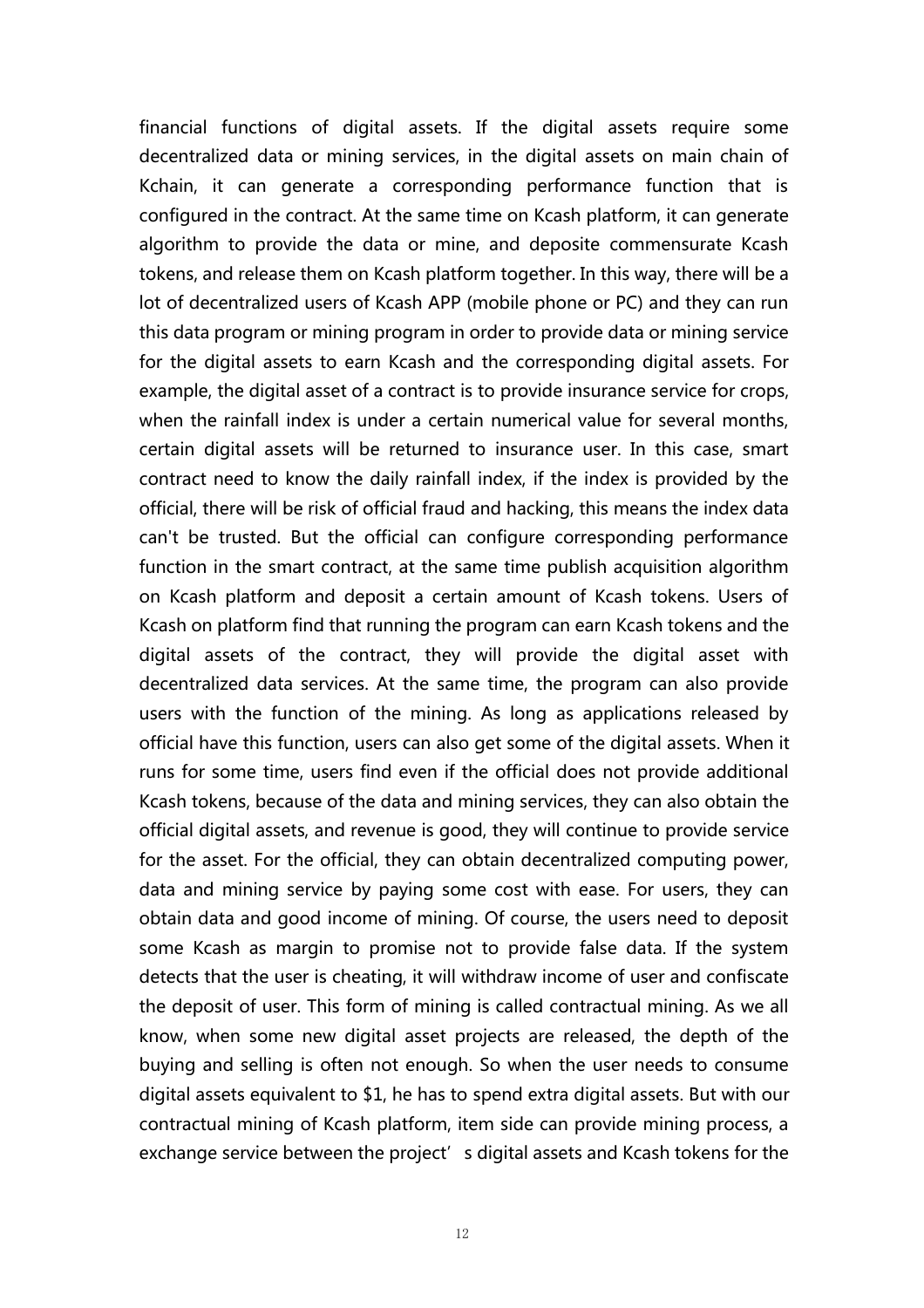mining users. So that when users use digital assets of the project, the exchange service will change the digital assets to deep enough Kcash tokens to consume, and at the same time users can get Kcash tokens from item side and corresponding mining fee of digital assets. With this kind of service, the new project can also complete the business logic of consumption in the real world.<br>Of course, many projects are not just simple data and mining services, they

need their own blockchain to complete their business logic. Creating a project on Kchain is also very simple. It only need to configure corresponding data in their contract of digital assets, such as pattern of blockchain, the size of block, the consensus mechanism, the mining mode, etc. And it need to deposit a certain amount of Kcash tokens, so miners of Kchain will find this requirement, if miners feel that income is good, they will change some computing power to generate the side chain in order to support block chain of the project to earn Kcash tokens and the corresponding digital assets. If it is found that supporting the digital asset is not cost-effective, they will throw out this digital asset. In this logic, the miners can always automatically configure their own computing power to get good benefits. At the same time when computing power competition of a digital assets is too fierce or mine owner found his mill has been eliminated by computing power of the digital assets, they will automatically transfer their computing power to some less competitive digital assets, this makes the mill can be reused rather than being eliminated as garbage. For the project party, it can be simple enough to deposit Kcash tokens to obtain decentralized side chains and corresponding computing power support. When there is a data failure on a side chain or a side chain is completely dead, that also won't affect the operation of the main chain, and side chain has its own independent computing power, and serve its own business logic compeletely, it doesn't have to worry about the problem of network congestion.In this way, digital assets and business logic are separated, it solves performance problems and makes digital assets safer. For example, if there is a major accident in the main chain, but there is detailed data on the side chain, it can restore the user's digital assets. If there is a major accident in the side chain, it' s just an accident of business data, it does not affect the user's digital assets at all, and project side can backup data of side chain to restore the side chain. On Kchain, generating and running block chain is so simple, high-efficient and safe. The most important thing is that simple configuration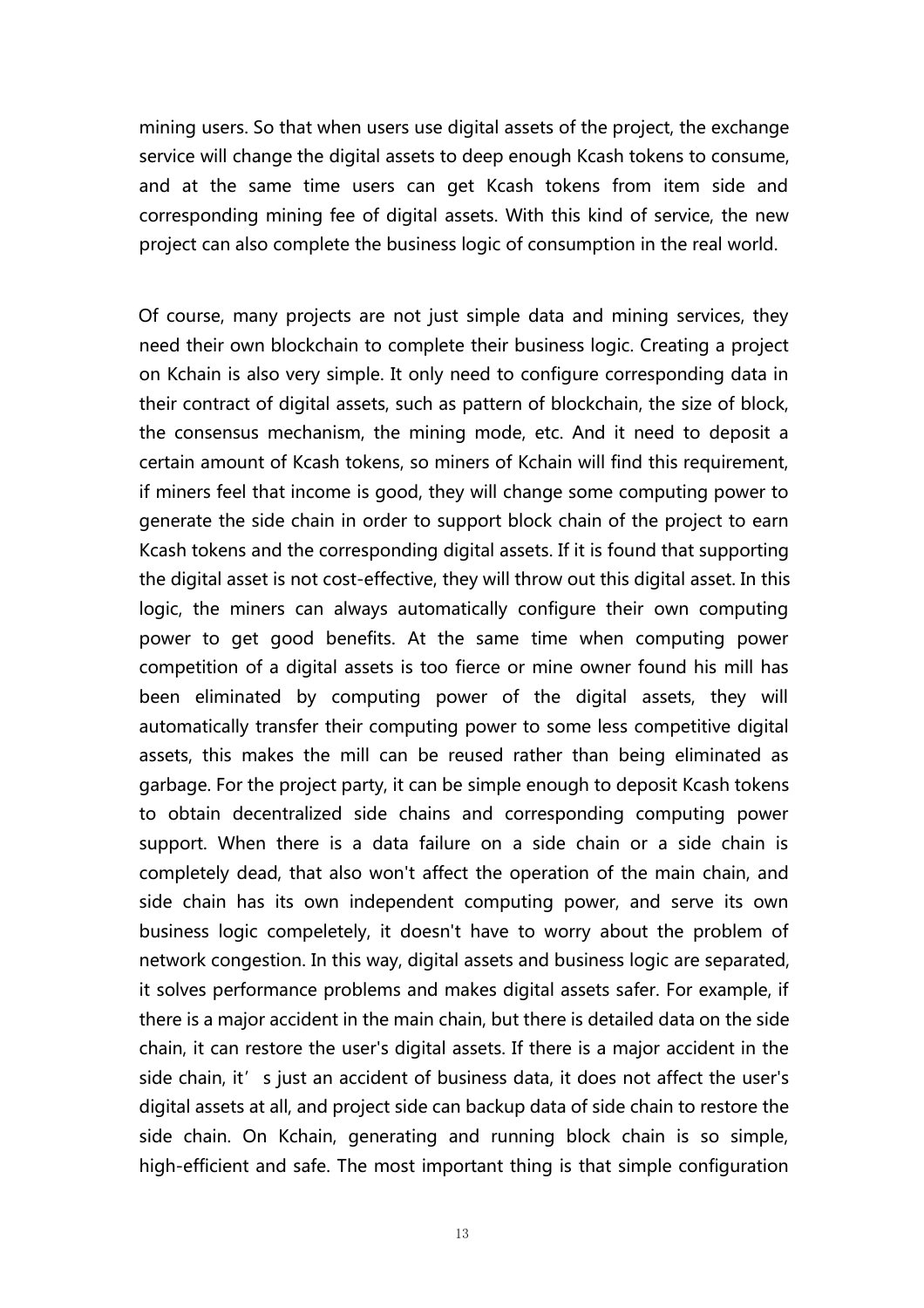can gain a strong decentralized computing power. Under this design framework, if one day, the performance of the side chain is insufficient, it is very simple to ramp up capacity for block chain. All the miners are willing to upgrade. It is just business logic on the side chain, does not involve digital assets themselves. Maintaining the old chain is not similar to that BTC forked out to BCH to get a double income of digital asset, because digital assets will not fork out on the main chain.

If the business logic of the project uses the current blockchain technology but can not meets performance requirements, how to deal with it? It's very simple, also on Kcash platform, it can provide contract which is connected to the main chain and centralized service program. After depositing Kcash tokens and releasing on Kcash platform, there will be users of Kcash who provide computing power to provide connection service.

In the whole design framework, the project party's digital assets are completely decentralized and have a very trustworthy credibility. Kchain and architecture design of Kcash platform architecture design, thoroughly solved the problem of the performance of block chain, the problem of high cost and difficulty of block chain development, the problem of computing power waste, all kinds of problems about the combination of centralized and decentralized business logic and the problem about connection between block chain and the real world, etc.

## <span id="page-14-0"></span>**3.4 AI (Artificial Intelligence) and IOT (Internet of Things)**

The world of artificial intelligence and the Internet of things is coming, but it needs the blockchain and the digital assets on the blockchain. Without digital assets, we cannot freely complete various services, the transmission and exchange of values. Block chain is the best carrier of artificial intelligence and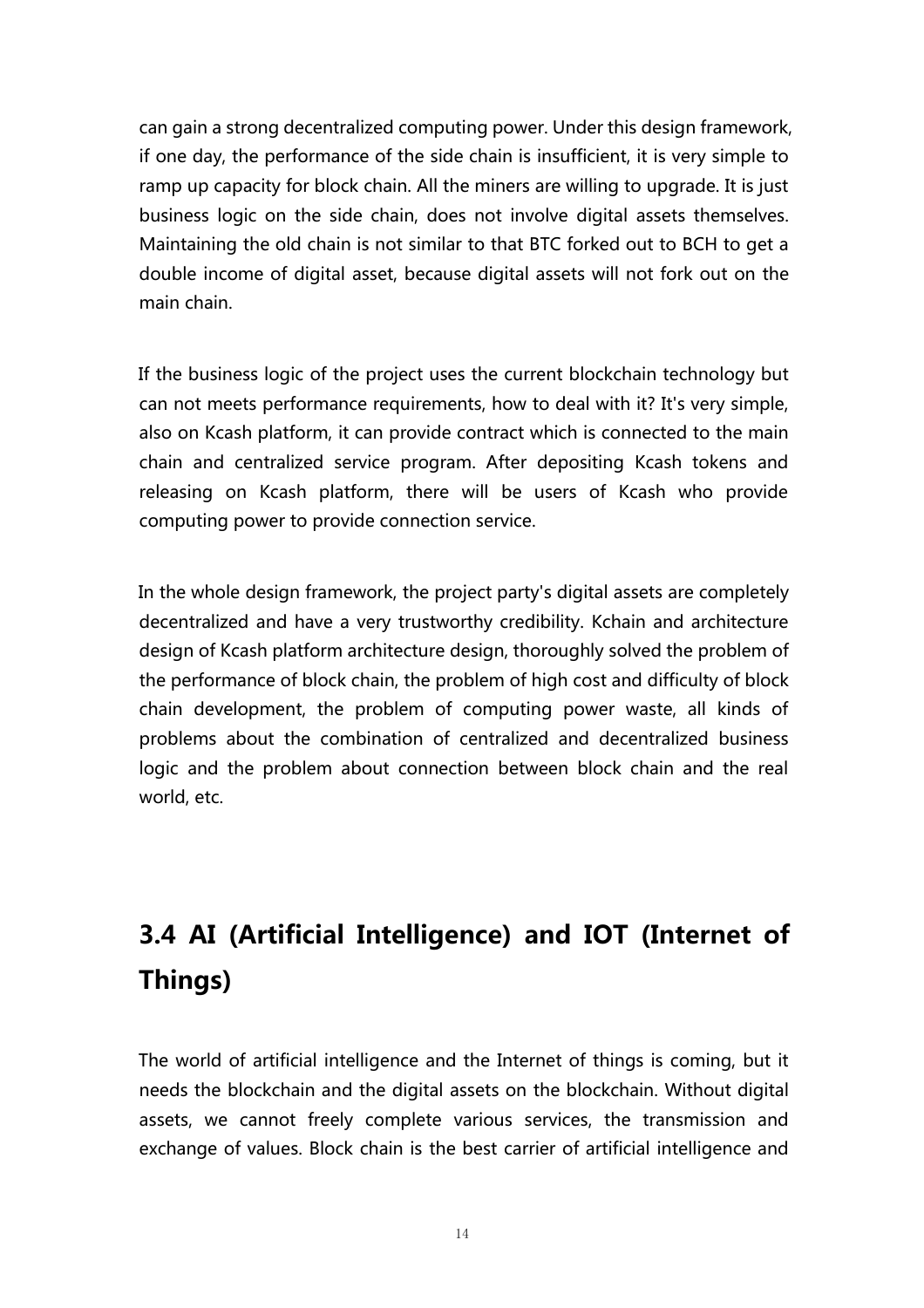Internet of things. Imagine a scenario, one day in the future, you're sitting in a self-driving car, your mobile phone needs charge and WIFI service, you need to pay the cost of the car, you need to pay for snacks in the car, you also need to see a paid program. Each service has its own service provider, undoubtedly, it is the best way to receive payment if they have their own digital assets. Your cell phone can automatically connect with these devices by near field communication (or bluetooth, etc.). You only need to tell your phone your need, it will automatically pay for all services, at the same time, it will automatically pay for service of charge and WIFI. There is a problem, so many services, whether digital assets of service provider is on Kchain or not, network of Kchain will automatically complete the exchange of various digital assets by its unique cross-chain and cross-contract technology. Kchain will be the infrastructure to communicate all this.

### <span id="page-15-0"></span>**3.5 Crypto Currency Bank Card**

In order to connect digital currency and the physical world, Kcash cooperated with the card issuers to open the function of activating banking debit card in the wallet APP, and users can apply for a physical card or virtual card and recharge it with crypto currency to do transaction and consumption in physical world. At present, Kcash team has established a cooperative relationship with the card issuers, and already had the banking card supporting the crypto currency recharge, demo as follow.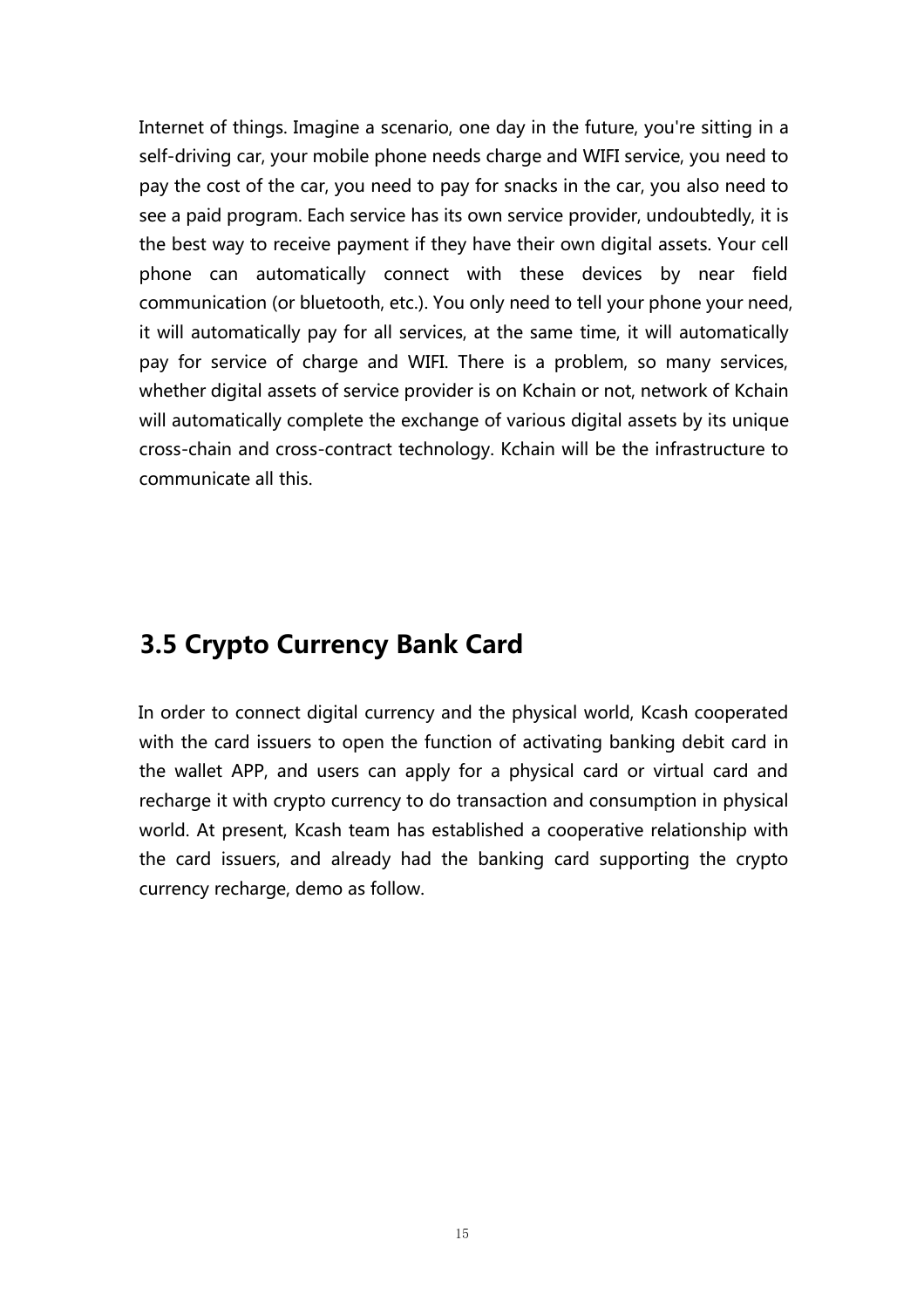

The crypto currency banking card has following characteristics

#### **Activate Card in Topspeed**

There are three steps for users to activate banking card, firstly, online apply in the Kcash wallet APP, secondly, select the card type, physical or virtual, and thirdly, fill in the basic KYC information. The virtual card will be effective immediately as soon as it activated successfully; while physical cards require a certain card making cycle, which usually be delivered to the users in 2-3 weeks.

#### **Real-Time Swap**

According to the current market exchange rate, users can convert any of the crypto currency by kcash wallet into the corresponding legal currency, to carry out the online and offline transaction by recharging the legal currency into the bank card. In this way, users always hold crypto currency assets in their own wallet accounts, which will be converted in real time if they need to do transactions.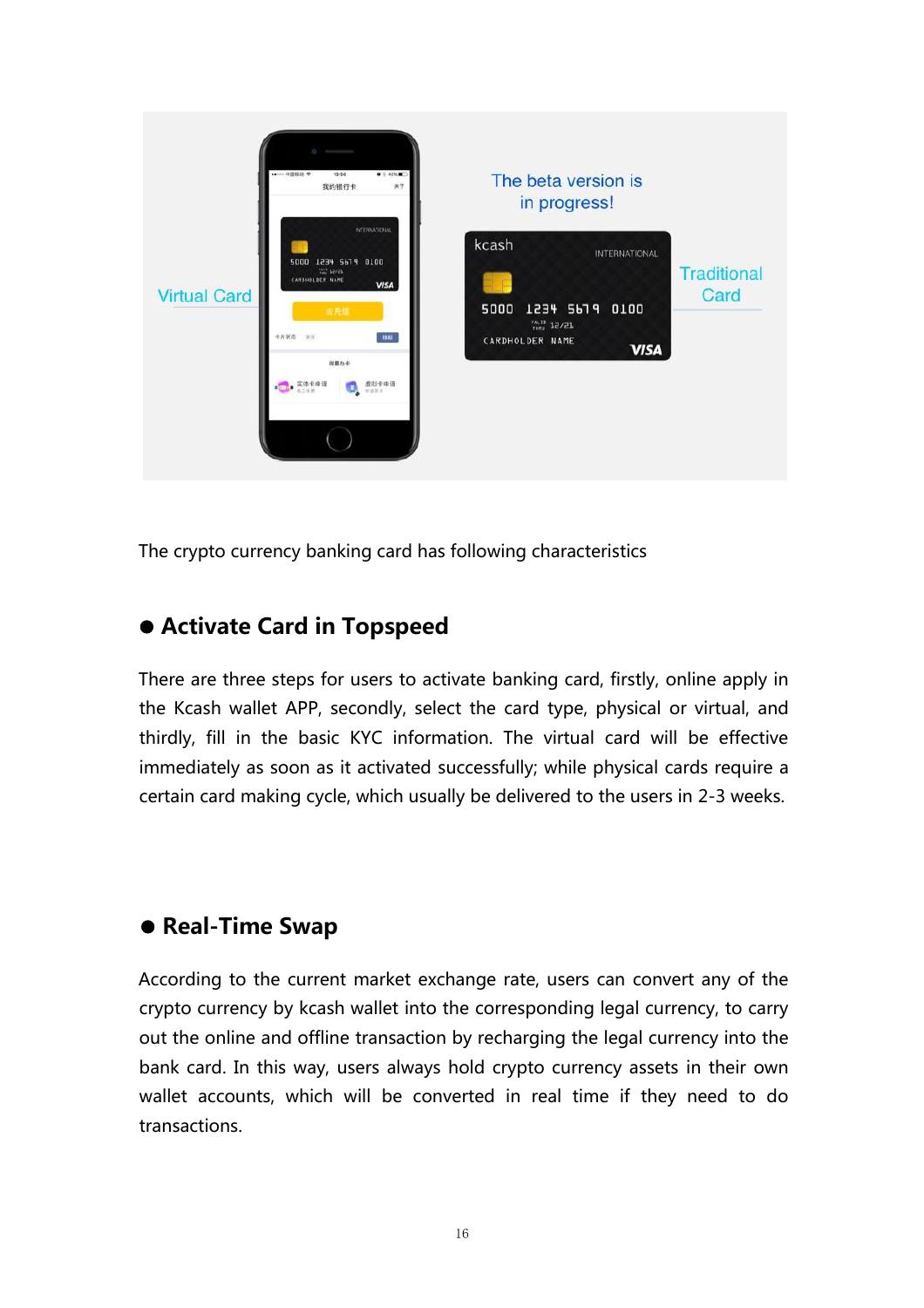#### **Extensive Application Scenarios**

Banking card issued by Kcash can carry out online and offline trading, comparing with traditional channels, it can provide lower rate and higher efficiency no matter in domestic e-commerce online payment, or the overseas transfer remittance. Meanwhile, Kcash banking card also support tens of millions of branch network for consumption in the whole world, and withdraw local currency from any ATM in more than 200 countries and regions, which provides a great convenience to overseas study, travel and business activities, etc.

### **Typical Application Scenarios**

Overseas e-commerce shopping - when the user need to use foreign currency to pay the order on overseas e-commerce platform, they just need to bind the real or virtual card to the corresponding e-commerce platform account, and then recharge the banking card with crypto currency to complete the payment.

Overseas travel consumption - when users traveling abroad, they can recharge the physical banking card with crypto currency through Kcash, which realizes the overseas consumption and foreign currency withdrawal, thereby avoids the trouble of swap.

Cross-border remittances – when you have the demand of overseas transfer remittance for the reason of study abroad, overseas work or business trip, you can do the crypto currency transfer via Kcash wallet to consume or withdraw money in real time with a better transfer speed and rate.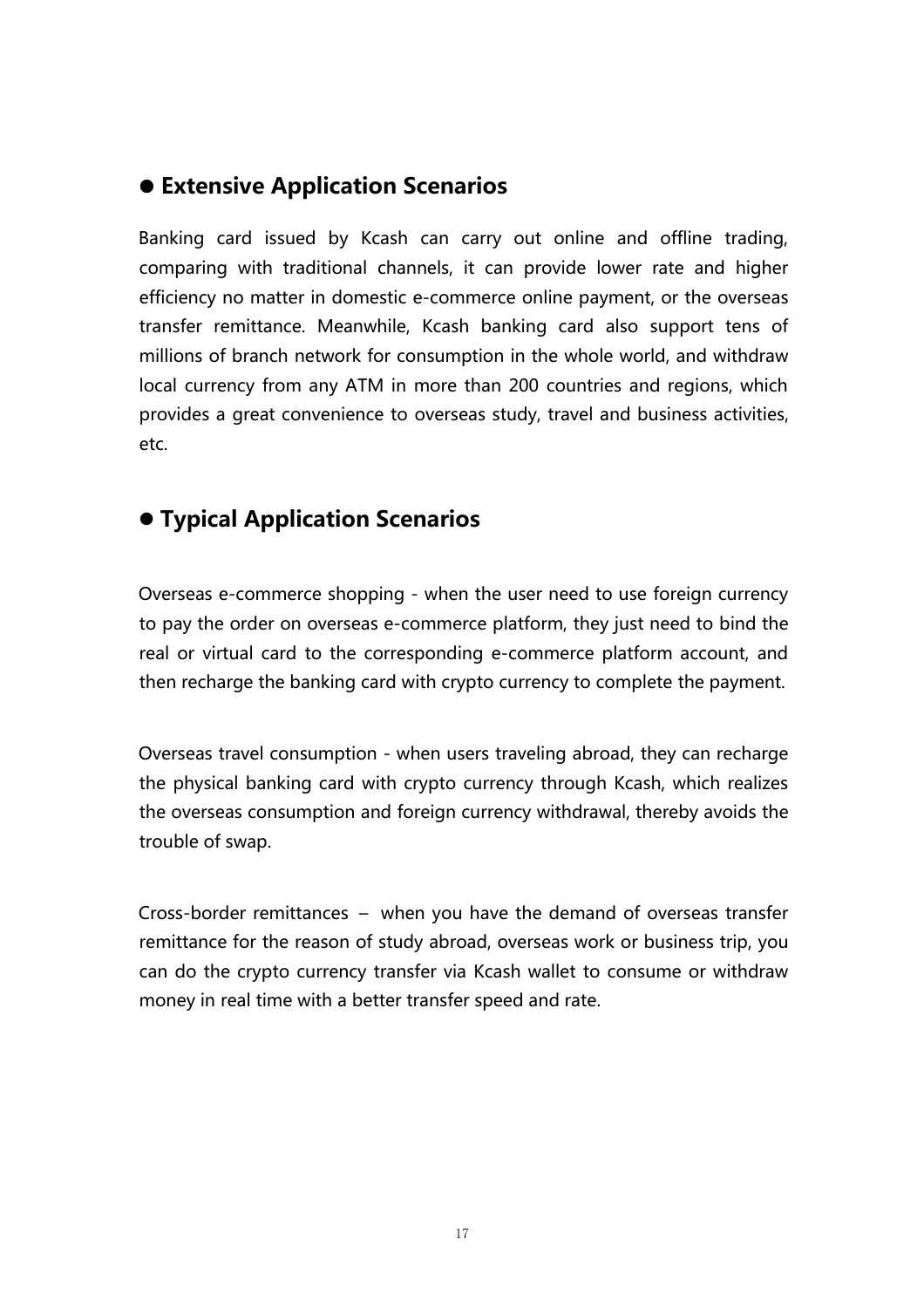## <span id="page-18-0"></span>**4 Technical Feature and Innovation**

### **4.1 Zero-Knowledge Proof**

Zero-Knowledge Proof refers to that certifier can convince the verifier that one theory is correct without providing any useful information to the verifier. And Kcash has achieved cross-chain and cross-contract technology with Zero-Knowledge Proof.

## <span id="page-18-1"></span>**4.2 SHA512-ZERO Algorithm Encryption Technique**

SHA is a series of cryptographic hash functions designed by the national security agency (NSA) and published by the national institute of standards and technology (NIST). Through the customization of SHA512 encryption technology, the SHA512-ZERO encryption technology which is exclusively used by Kcash is developed to guarantee the data security of the Kcash network.

## <span id="page-18-2"></span>**4.3 Ring Topology Hub Technology**

The Ring Topology Hub technology of Kcash connects multiple links to a Hub, making it easy for a digital asset terminal to achieve a single key cross-chain and transformation. The advantage of the ring is that the topological structure has a much smaller resource consumption than the star type and tree type. It may not be obvious if the node is small and the distance is close, but the advantage of the loop network will be quite obvious when the long distance and multiple nodes appears.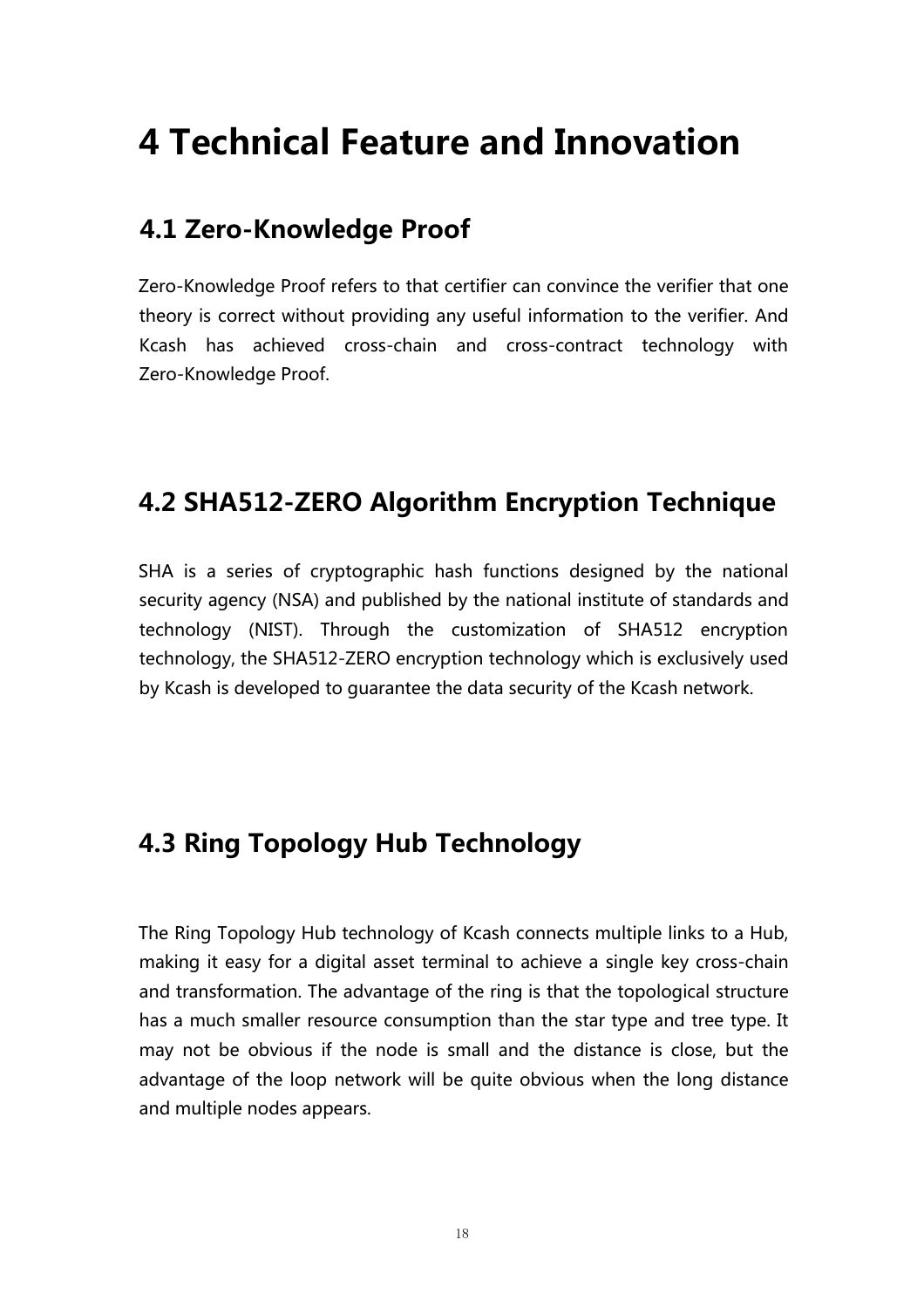

## <span id="page-19-0"></span>**4.4 NOBLOCK Technical Engine**

Kcash's original NOBLOCK technology engine enables light wallet to be actually lightest. But there is a big problem for light wallet to receive the BLOCK information from blockchain network till now. The light wallet network requests takes up a large amount of network bandwidth due to the blockchain network implement the data security through data synchronization redundancy.

Our design idea is to let the blockchain browser to be our BLOCK data source, and it no longer synchronize BLOCK data. The problem using the data source from the blockchain browser is how to guarantee the data source's correctness. We adopted the architecture of the Block Chain

Browser Pool (BCBP). And the schematic demo shows below: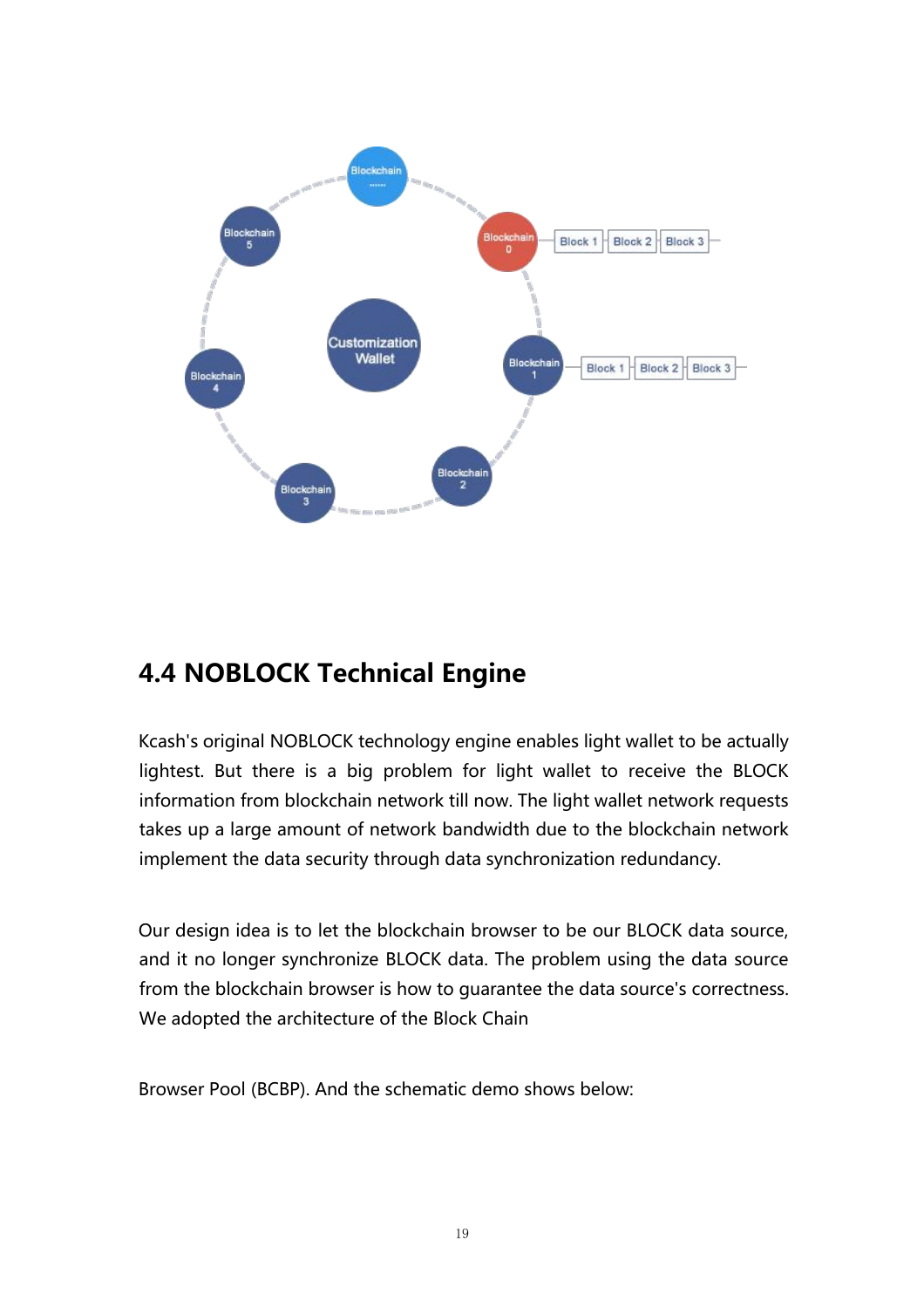

## <span id="page-20-0"></span>**4.5 NO-LOCALCOIN Exchange Network**

The NO-LOCALCOIN exchange network is based on the Achain platform through customizing intelligent contract and cross-chain gateway technology to realize the risk-free crypto currency exchange. Kcash platform or the users with Kcash tokens can create intelligent contracts to provide guarantee services, evade default by all parties according to contract mechanism, avoid the arbitration bias of centralized custodians, and make sure there is no risk of loss for participating. After the contract founder facilitates the exchange transaction, the corresponding proportion of the guarantee returns. The whole process like below.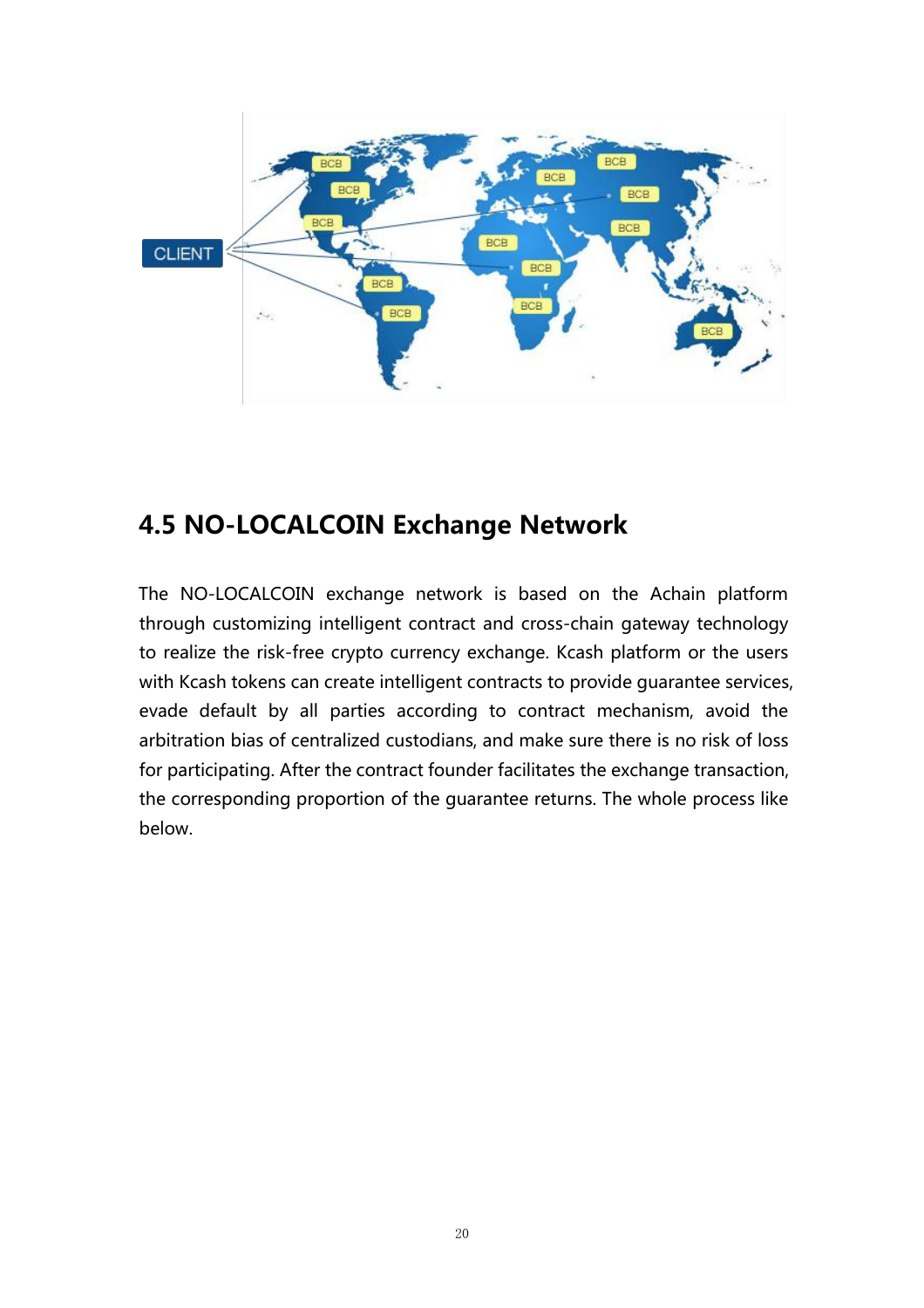

## <span id="page-21-0"></span>**4.6 ZeroPay Network**

The decentralization technology of blockchain resulted in low payment efficiency. We implement Kcash lightning network by the following technical skills, basically speaking, it is based on the existing blockchain network to build Kcash VPN subnet, realize the second-level confirmation for funds transfer, and ensure real-time credit card consumption is not affected by blockchain.

Customized mobile client, all the Kcash users' blockchain transfer records have the SHA512 - ZERO encryption mark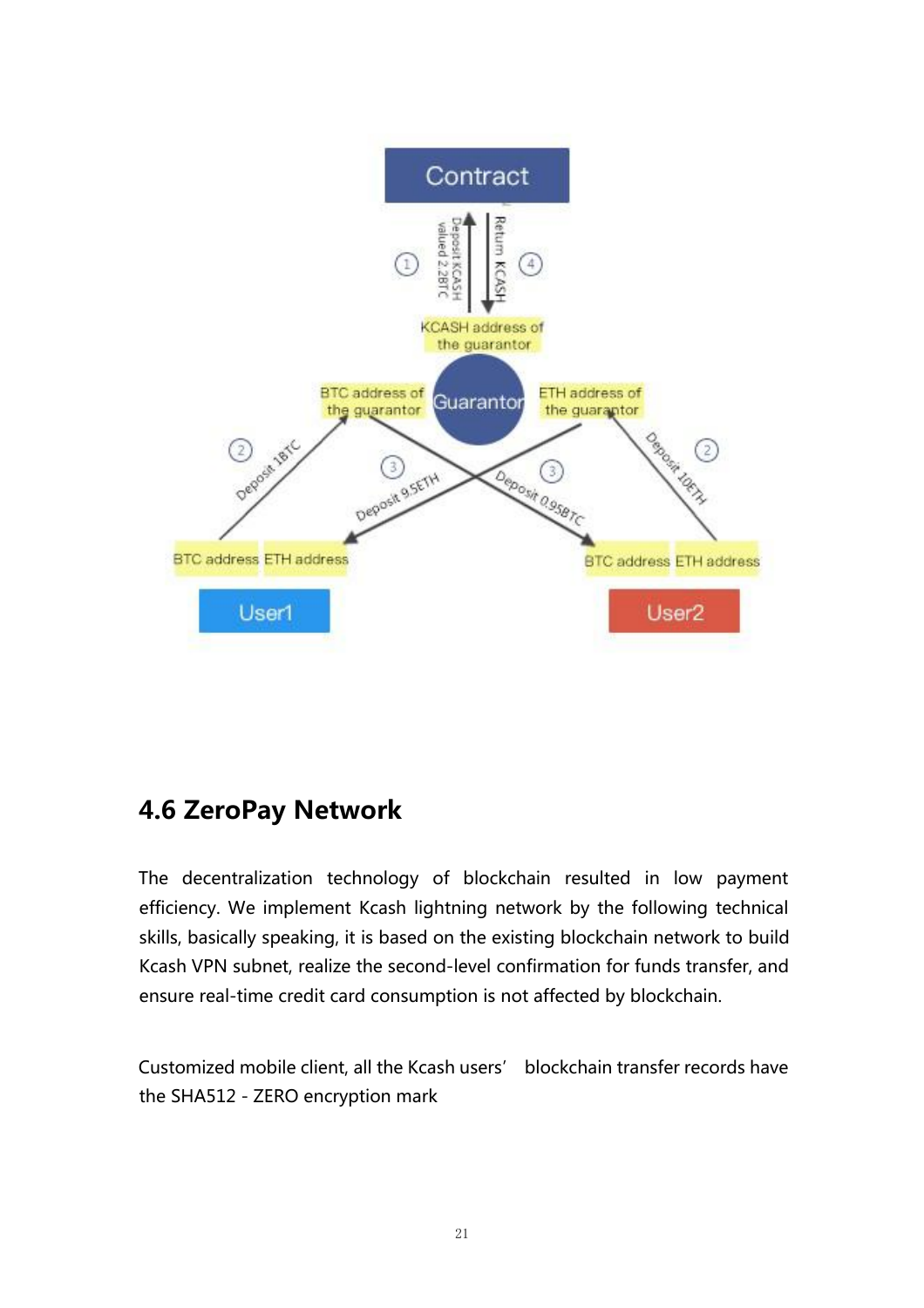We developed enterprise blockchain nodes, which is able to detect Kcash users blockchain activities at any time, verify the validity, do flow analysis, etc. The enterprise node has 7X24-hour continuous detection, the balance change of analysis of users will be provided to the server, and reported to the Kcash server as well.

Kcash server receives the enterprise blockchain node analysis, when users initiated the charge request, it can real-time verify whether the user has had a real blockchain transfer request, to prevent malicious double spend.



Legend below, the blue ones is our global deployed sniffer node:

## <span id="page-22-0"></span>**5.Project plan**

| Process | Time     | Milestone | <b>Functional service</b>            |
|---------|----------|-----------|--------------------------------------|
| Phase 1 | Q4, 2017 | Wallet    | Support mainstream tokens management |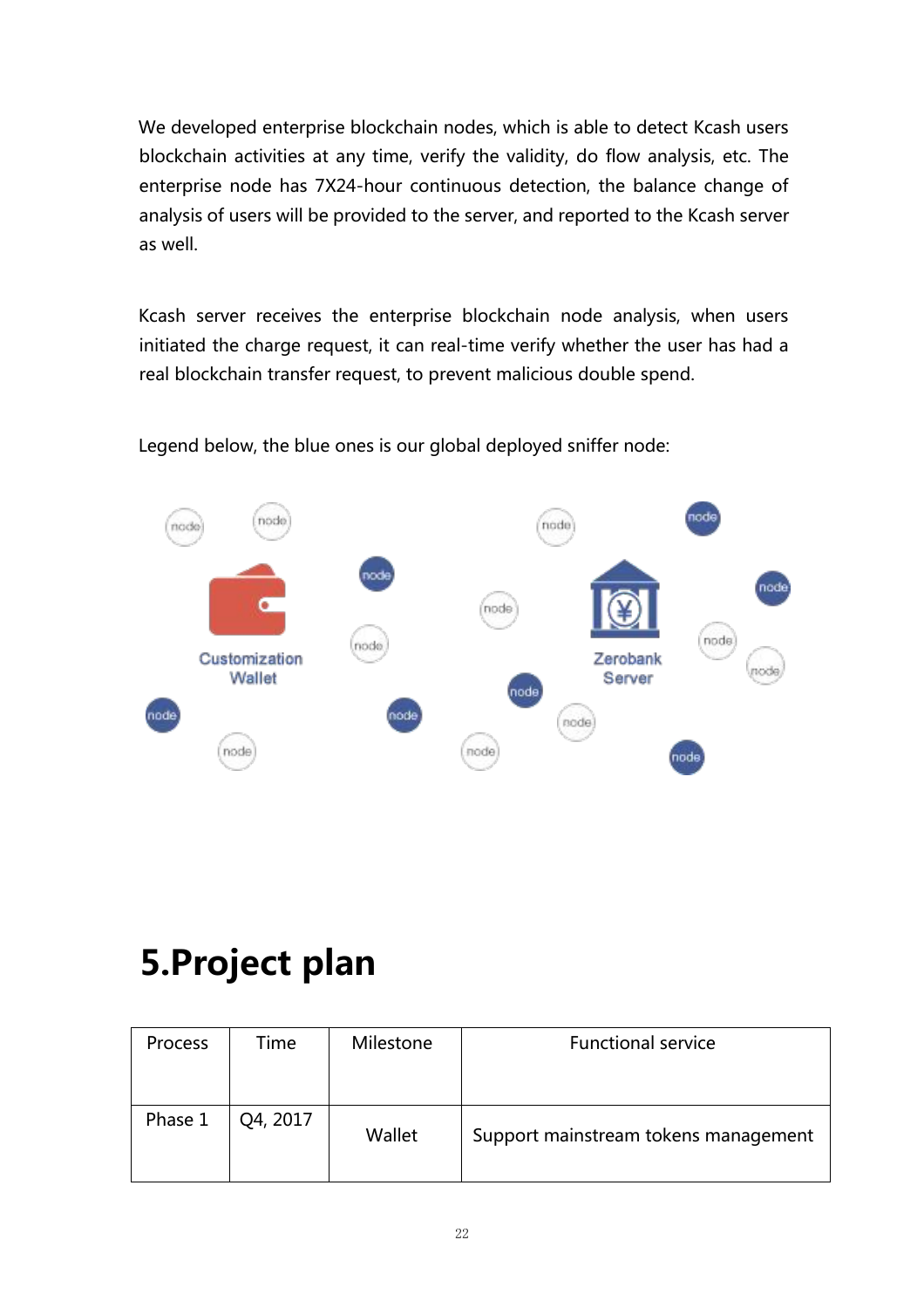|         |          | APP1.0             | (BTC, ETH, LTC, ACT and other tokens        |
|---------|----------|--------------------|---------------------------------------------|
|         |          |                    |                                             |
|         |          |                    | issued by Ethereum and other platforms)     |
|         |          |                    |                                             |
|         |          | <b>KCASH</b> token |                                             |
|         |          | comes into         |                                             |
|         |          | the                | 1. KCASH token comes into the exchanges     |
|         | $Q1$ ,   |                    |                                             |
| Phase 2 | 2018-Q2, | exchanges,         | 2. Issue digital currency bank card to      |
|         | 2018     |                    | connect digital currency with bank card,    |
|         |          | issue digital      | support online and offline transaction      |
|         |          | currency           |                                             |
|         |          | bank card          |                                             |
|         |          |                    |                                             |
|         |          |                    | 1. Kchain main net goes live, supports      |
|         |          | Token              | smart contract, side chain project and      |
|         | $Q3$ ,   | trading goes       | wallet computing power platform             |
| Phase 3 | 2018-Q4, | live on            |                                             |
|         | 2018     |                    | 2. Achieve risk-free secured transactions   |
|         |          | Kchain             |                                             |
|         |          |                    | based on Kchain platform smart contract     |
|         |          |                    |                                             |
|         |          | <b>DAPP</b>        | 1. Enrich DAPP platform, create application |
|         | $Q1$ ,   | platform           |                                             |
| Phase 4 | 2018-Q2, | connects           | ecology                                     |
|         | 2019     | with               |                                             |
|         |          |                    | 2. Connect with exchange, support           |
|         |          | exchanges          | convenient transaction of digital currency  |
|         |          |                    |                                             |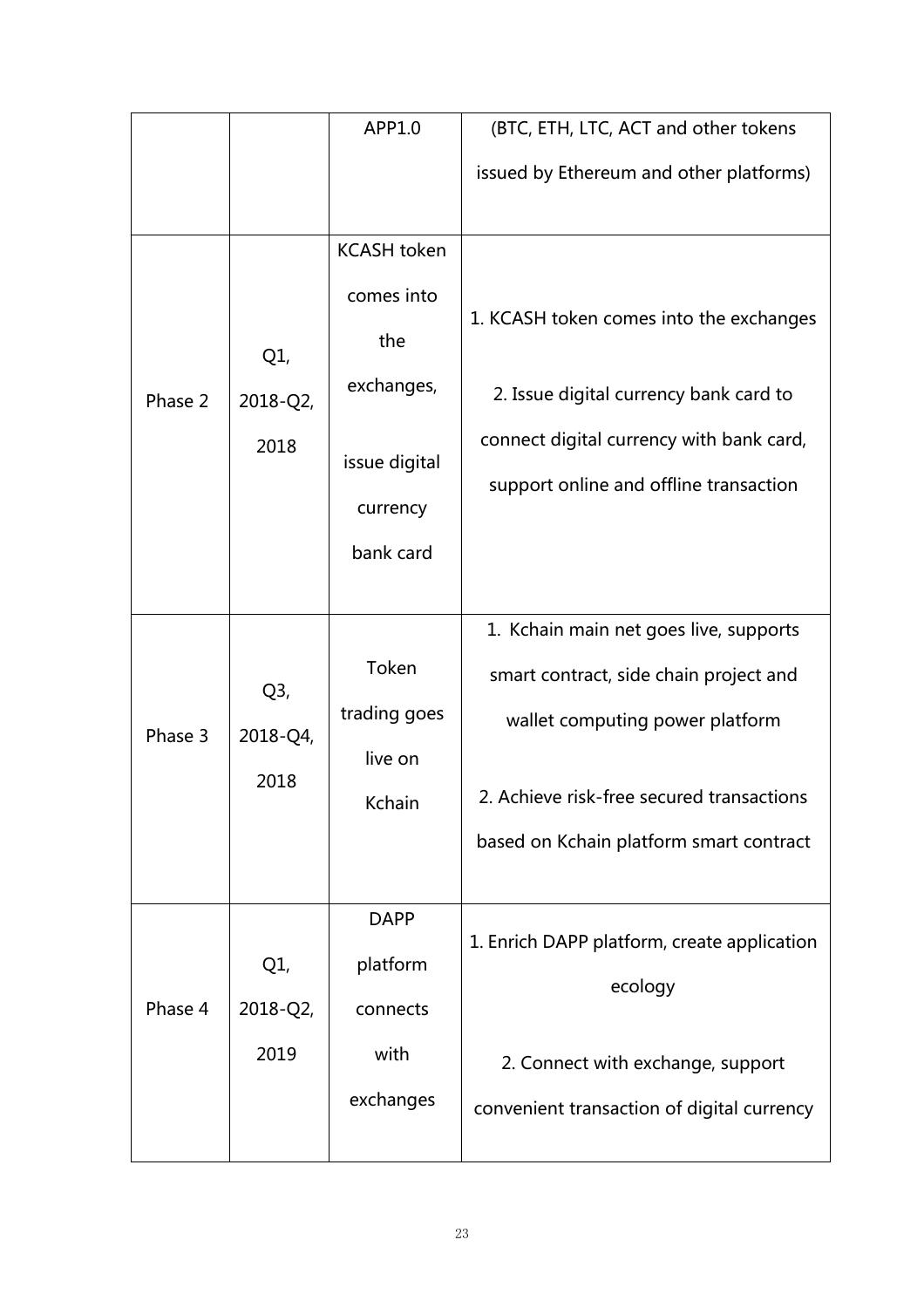|         |                       |                          | within APP                                                                                                                                                                                                   |
|---------|-----------------------|--------------------------|--------------------------------------------------------------------------------------------------------------------------------------------------------------------------------------------------------------|
| Phase 5 | Q3, 2019<br>and later | Continuous<br>iterations | 1. Optimize the service of currency<br>conversion and transaction, and improve<br>the use procedure of digital currency bank<br>card<br>2. Improve the technology of main chain<br>and side chain of Kchain. |
|         |                       |                          | 3. Explore the cooperation with banking<br>and financial institutions, provide<br>diversified innovative services for users.                                                                                 |

## <span id="page-24-0"></span>**6. Team Introduction**

## <span id="page-24-1"></span>**6.1 Core Members**

• **Xuejiao Zhu** Founder of Kcash, graduated from Tsinghua University with 8 years of experience in technical research and development, Full stack engineer and serial entrepreneur. Join create YardWallet. He developed bitcoin payment gateway, bitcoin wallet and copyright authentication system independently.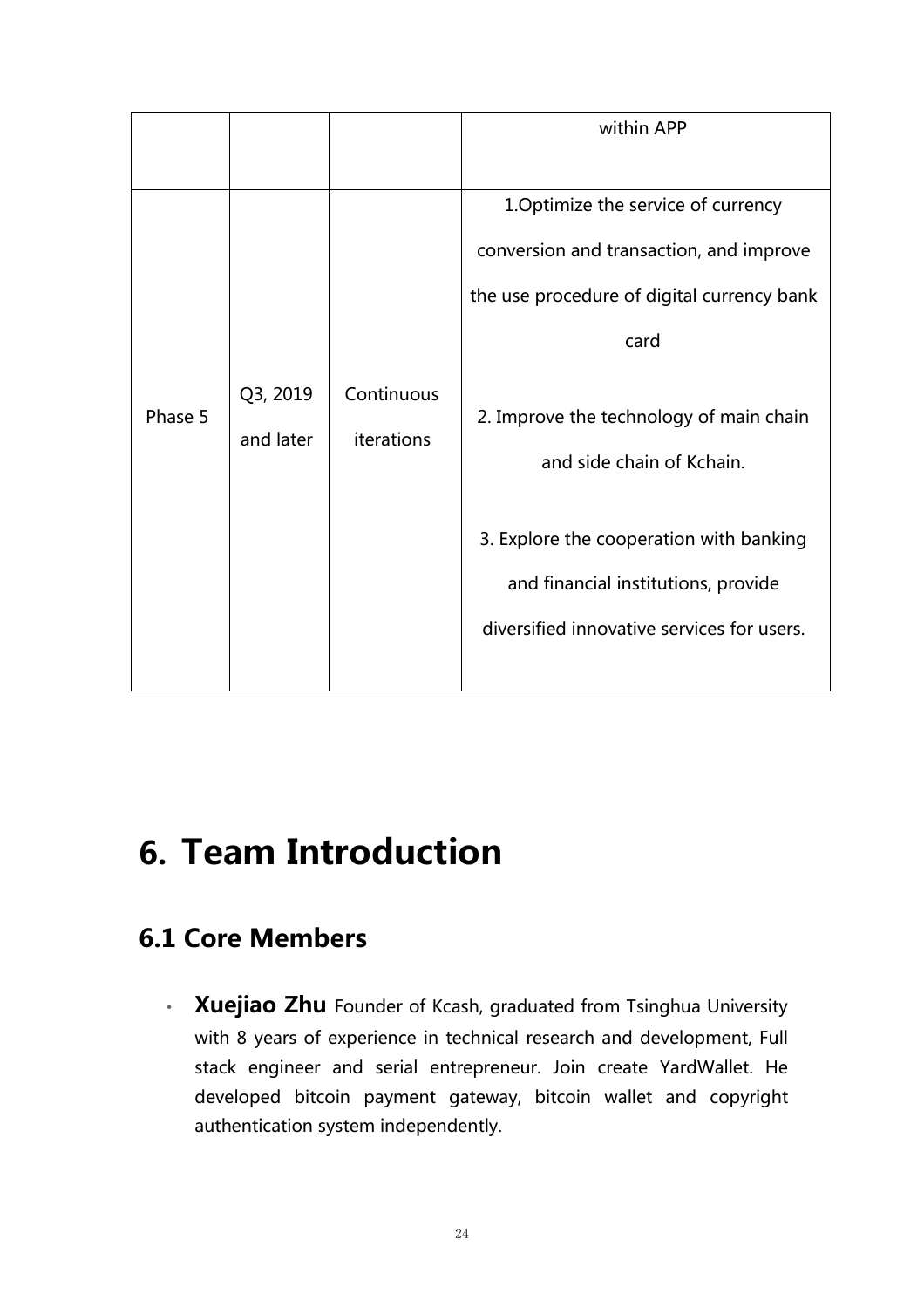- **Kun Liu** Co-Founder of Kcash, graduated from Peking University Youdao product manager, YardWallet co-founder and Qiandai product director. He participated in the creation of multiple products such as bitcoin wallet, POS receipt and mobile payments.
- **Shui Yu** Co-Founder of Kcash, graduated from Nankai University with 7 years of experience in management consulting. Former business partner of Hejun Consulting and founding partner of Huiyuan Consulting. He provided strategic planning, business model design and talent training for several A shares listed companies.

### <span id="page-25-0"></span>**6.2 VC Investors**

Nearly 30 company executives in payments industry support strongly Kcash, as angel investors, they provide Kcash with project funds, industry resources, business development proposal and other many-faceted support and help. They are the solid supporter and the effective assistance for long-term and rapid development of Kcash. Detailed list of angel investors will be posted on official website.

# <span id="page-25-1"></span>**7. Detailed rules and regulations of tokens**

## <span id="page-25-2"></span>**7.1 Release planning of tokens**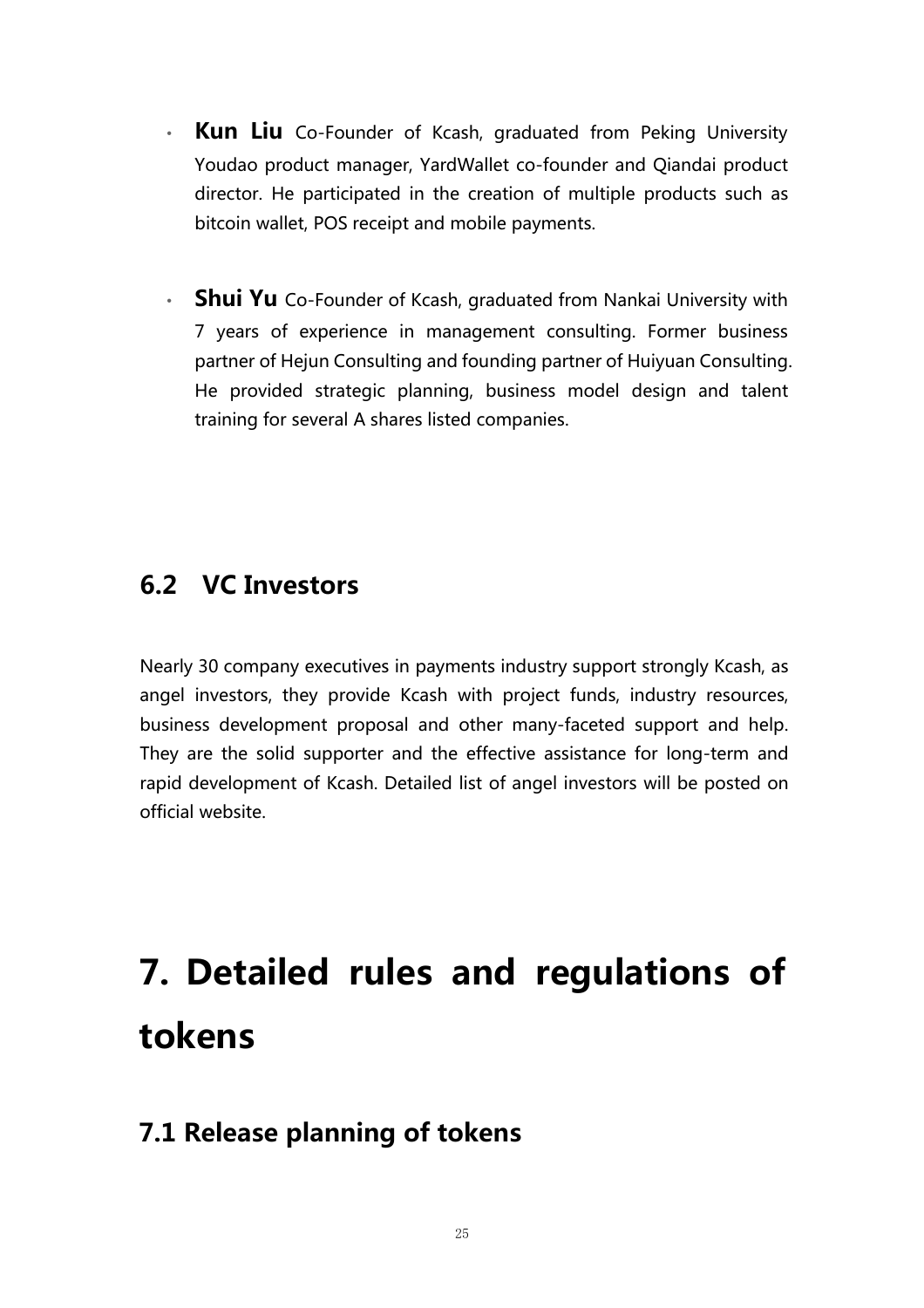The name of token issued by Kcash is KCASH, total supply is 1 billion, the specific distribution plan is as follows:

|    | Percentage of | Distribution                                  |                                                   |
|----|---------------|-----------------------------------------------|---------------------------------------------------|
|    | total supply  | scheme                                        | <b>Details</b>                                    |
|    |               | Used for the subsequent development of Kcash  |                                                   |
|    |               | Presale                                       | project, talent recruitment, market promotion,    |
|    | 20%           |                                               | etc.                                              |
|    |               |                                               | The use of this part of the fund needs to be      |
|    |               |                                               | publicized at fixed period.                       |
|    |               |                                               | On the platform of Kcash, users can provide the   |
|    |               | Mining                                        | support of computing power and data, mining       |
|    |               |                                               | and other services for Kcash and Kchain to        |
|    |               |                                               | obtain rewards. This part makes up 30% of total   |
|    | 30%           |                                               | supply. It will be accomplished in eight years,   |
|    |               |                                               | and there will never additional issue. It will be |
|    |               |                                               | released 5% annually in the first four years and  |
|    |               |                                               | than 2.5% annually in the last four years.        |
|    |               |                                               | As rewards, used to encourage users to            |
| 5% | Incentive for | download, promote, deposit, consume, transfer |                                                   |
|    | users         | and so on.                                    |                                                   |
|    |               |                                               | As development funds of Kcash, used for the       |
|    |               | Development                                   | subsequent development of project, business       |
|    | 10%           | fund                                          | ecological construction and development of        |
|    |               |                                               | international business.                           |
|    |               |                                               |                                                   |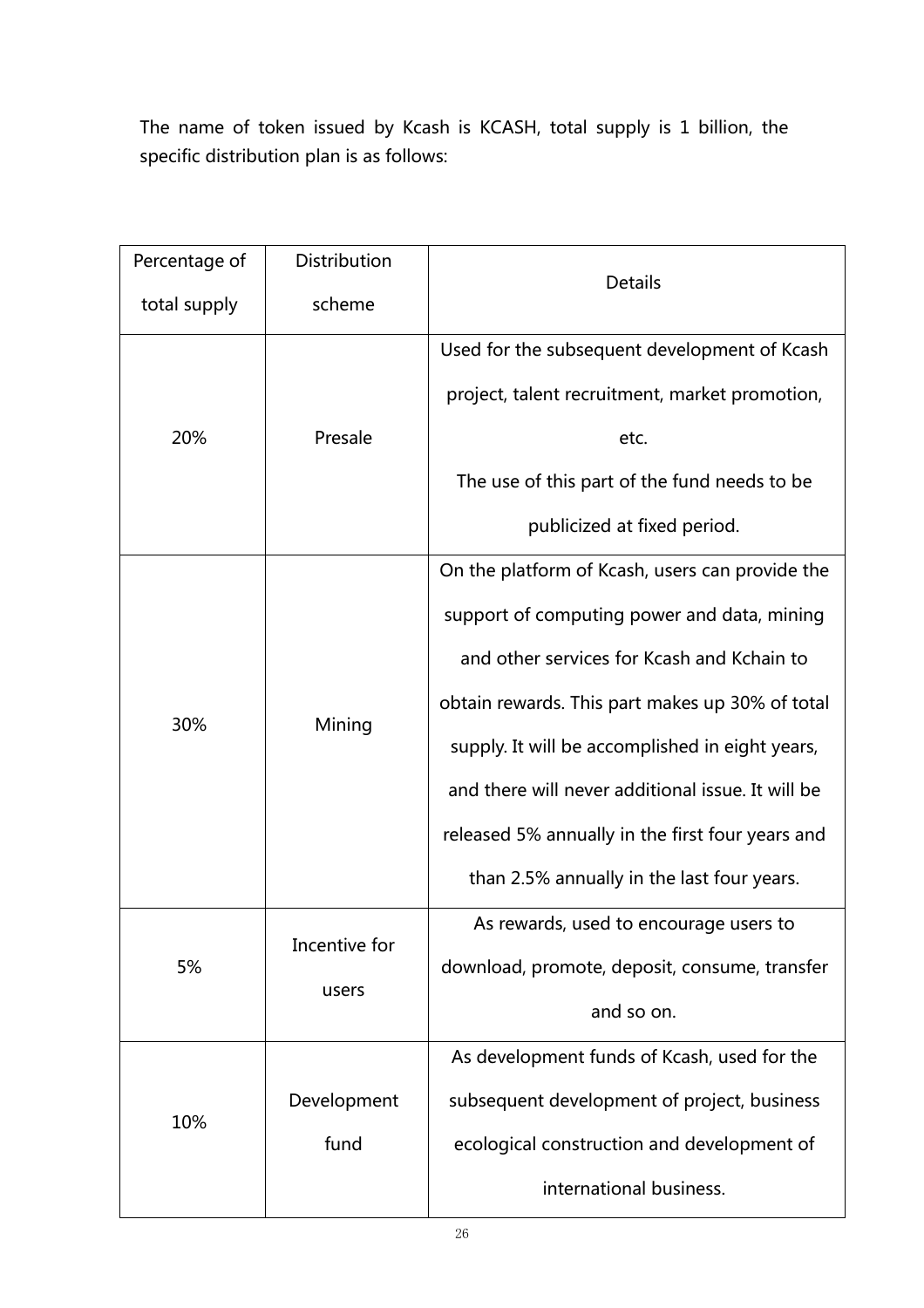|     |                            | The use of this part of the fund requires           |
|-----|----------------------------|-----------------------------------------------------|
|     |                            | resolution of foundation and to be publicized in    |
|     |                            | advance                                             |
|     |                            | In order to repay the founding team's               |
|     |                            | exploration and development in digital currency     |
|     |                            | area, and the effort for the maintenance of         |
|     |                            | Kcash product technology and operation              |
| 15% | Founding Team              | development, give out tokens in return. This        |
|     |                            | part of token will be locked by smart contract      |
|     |                            | after issuance of token, it will be unlocked one    |
|     |                            | month later, and 3% of this part will be unlocked   |
|     |                            | per month.                                          |
|     | Early Investors            | Early investors made contributions to the           |
|     |                            | development of Kcash in terms of financial          |
|     |                            | resources, resources, strategic planning and        |
|     |                            | personnel assistance, so give out tokens in         |
| 5%  |                            | return.                                             |
|     |                            | This part of token will be locked after issuance of |
|     |                            | token, it will be unlocked one month later, and     |
|     |                            | 20% of this part will be unlocked per month.        |
|     |                            | Complete it 5 months later.                         |
|     |                            | It is used to reward enterprise investors and       |
| 15% | Institutional<br>Investors | establish business cooperation with cooperative     |
|     |                            | enterprises. This part of token will be locked      |
|     |                            |                                                     |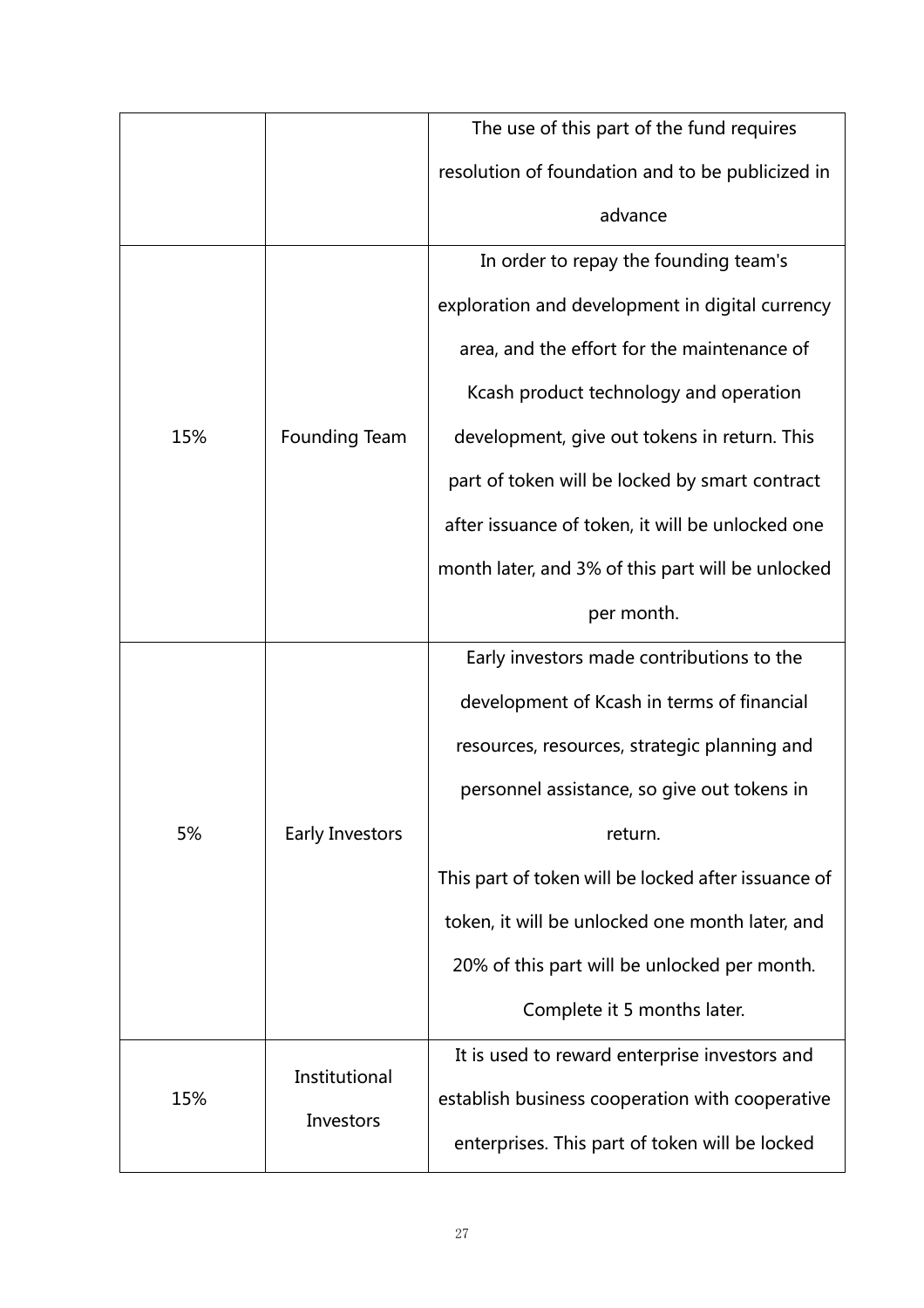| after issuance of token, it will be unlocked one  |
|---------------------------------------------------|
| month later, and 2% of this part will be unlocked |
| per month. Complete it 50 months later.           |

### <span id="page-28-0"></span>**7.2 Business model**

#### **Gas of digital asset consumption**

On Kchain blockchain, the creation and transfer of any digital assets require the consumption of Kcash token as Gas miner's fees.

### **Cost of computing power**

On Kchain blockchain, if the project party needs to generate a side chain quickly, they needs to deposit a certain amount of Kcash tokens into the contract that configures assets of contract in order to attract miners. Similarly, if the project party requires users to provide decentralized computing power, data support and mining services, the project party also needs to pay a certain amount of Kcash token in advance.

## **Exchange fee**

To complete the exchange between different digital assets, users need to paya transaction fee in order to utilize the decentralized exchange service.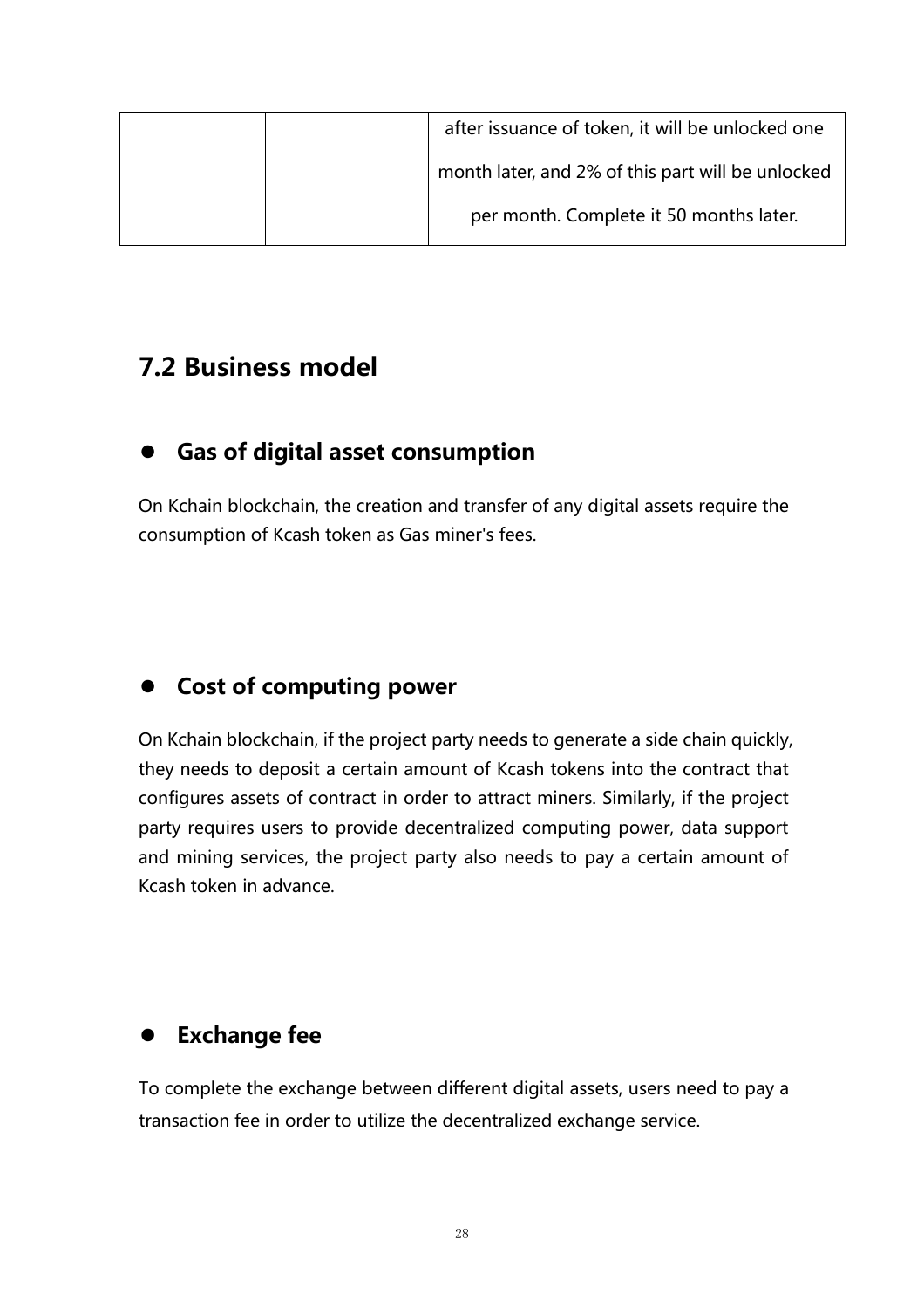#### **The use of service charge**

Users consume in the store through bank card bound by Kcash, VISA or Master or other service providers will charge corresponding transaction fee from merchants (this fee will be affected by consumption area, the types of consumption, consumption amount and other factors). And then according to a certain proportion, it will assigned to Kcash as shared revenue. We estimate that shared revenue of average transaction fees is about 1% (the actual situation may change). Let's assume that Kcash has \$1 million users, average consumption is \$100 per user per month, total transaction amount of one year is \$1.2 billion, shared revenue of transaction fee is \$12 million.

Kcash team will use more than 35% of shared revenue of transaction fee every month to buy Kcash tokens, repurchase tokens and deposit them into development fund address. They are used for the subsequent development of project and ecological construction of product.

#### **Deduction of fee**

When a user makes a digital currency exchange transaction through Kcash, he or she can use the current market value of Kcash to deduct the transaction fee. Later, the Kcash team will collaborate with the exchange to allow Kcash to partially offset the digital currency transaction fees as far as possible.

#### **Incentive for users**

Users who hold Kcash tokens, can be the creator of contract in Kcash's currency exchange services. They can obtain income of fee by prompting the exchange